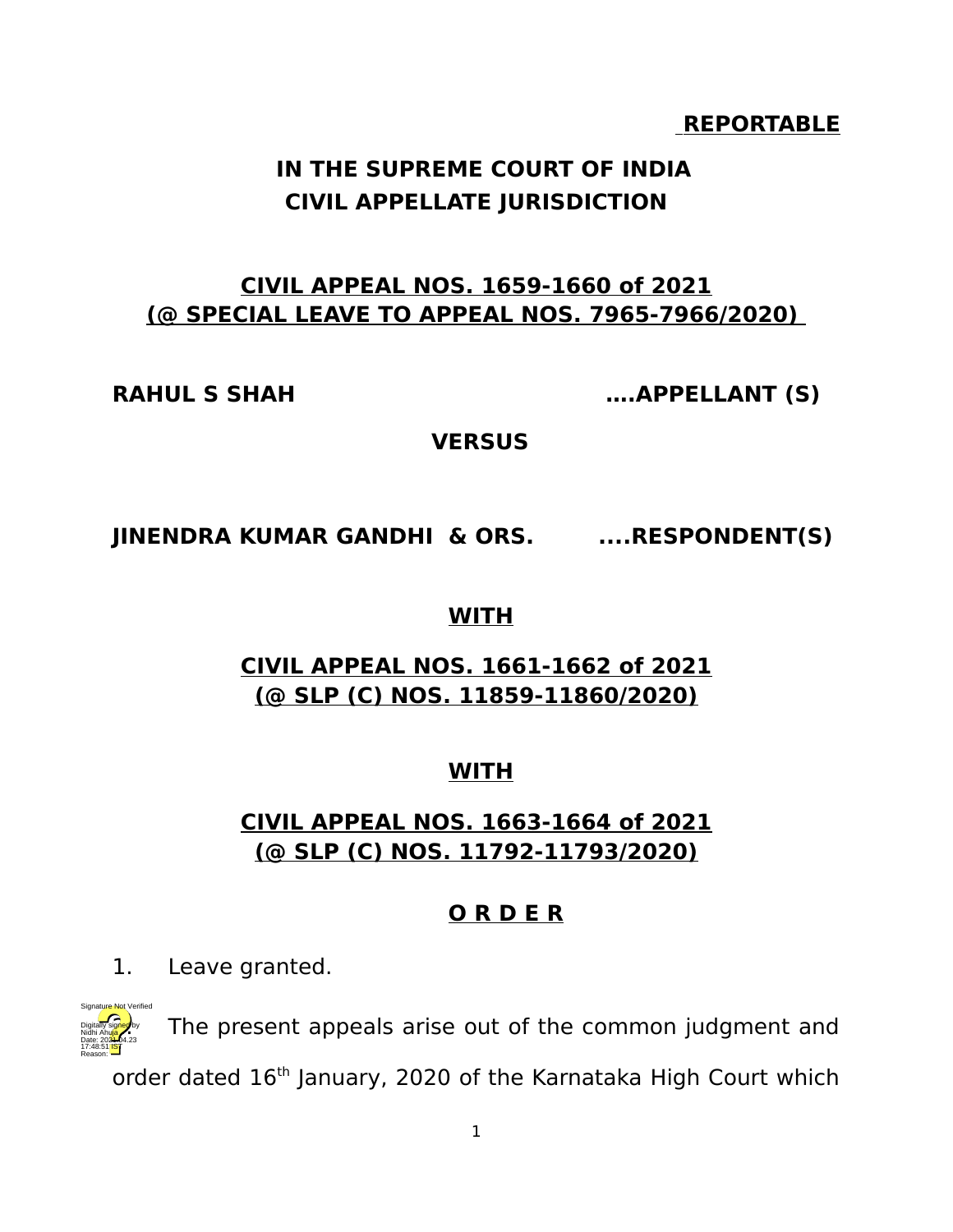dismissed several Writ Petitions. The course of the litigation highlights the malaise of constant abuse of procedural provisions which defeats justice, i.e. frivolous attempts by unsuccessful litigants to putting up spurious objections and setting up third parties, to object, delay and obstruct the execution of a decree.

3. The third respondent (hereafter referred to as 'Narayanamma') had purchased a property measuring 1 Acre (Survey No. 15/2) of Deevatige Ramanahalli, Mysore Road, Bengaluru (hereafter referred to as 'suit property') under the sale deed dated 17.03.1960. The suit land was converted and got merged in the municipal limits of Bengaluru and was assigned with Municipal Corporation No. 327 and 328, Mysore Road, Bengaluru. Narayanamma sold 1908 square yard of the suit property in Municipal Corporation (Survey No. 327) to 2<sup>nd</sup> and 3<sup>rd</sup> respondents (hereafter referred to 'Jitendra' and `Urmila') under a sale deed dated 13.05.1986. This was demarcated with the sketch annexed to the sale deed. The adjacent portion of property, Survey No. 327 was sold to Shri Moolendra Kumar Gandhi and Smt. Baby Gandhi by another sale deed dated 13.05.1986. This property was also demarcated in the sketch and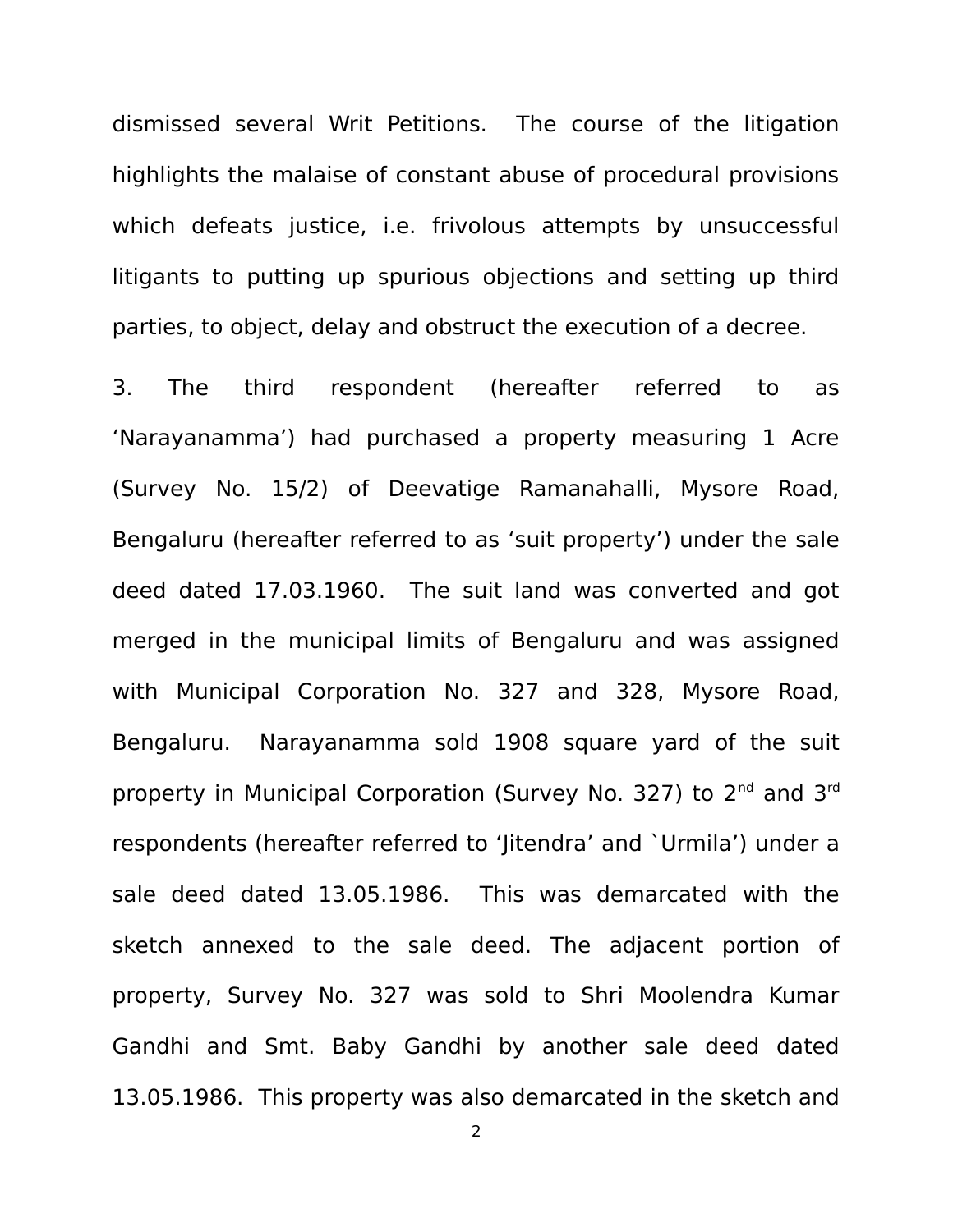clearly shows its dimensions and boundaries annexed to the sale deed. Therefore, the first two respondents, Shri Moolendra Kumar Gandhi and Smt. Baby Gandhi became absolute owners of the suit property with the totally admeasuring of 3871 square yards. Thus, Narayanamma had sold about 34,839 square feet of the property out of 1 Acre land (43,860 square feet) owned by her. Subsequently, after the sale of the major portion of the said property to the first two respondents and their brother, Narayanamma who is the mother of A. Ramachandra Reddy the fourth respondent (hereafter called "the vendors") filed a suit $^{\rm 1}$  $^{\rm 1}$  $^{\rm 1}$  for declaration that the two sale deeds in favour of the first two respondents (also called "purchasers" or "decree-holders") as well as against Shri Moolendra Kumar Gandhi etc. were void. The vendors and Shri Anjan Reddy (deceased respondent no. 8) on 25.03.1991 executed a registered partition deed. This document did not advert to the sale deed executed in favour of the purchasers and Shri Moolendar Kumar Gandhi and Smt. Baby Kumari Gandhi. The purchasers were restrained by an injunction

<span id="page-2-0"></span> $1$  O.S. No. 986/1987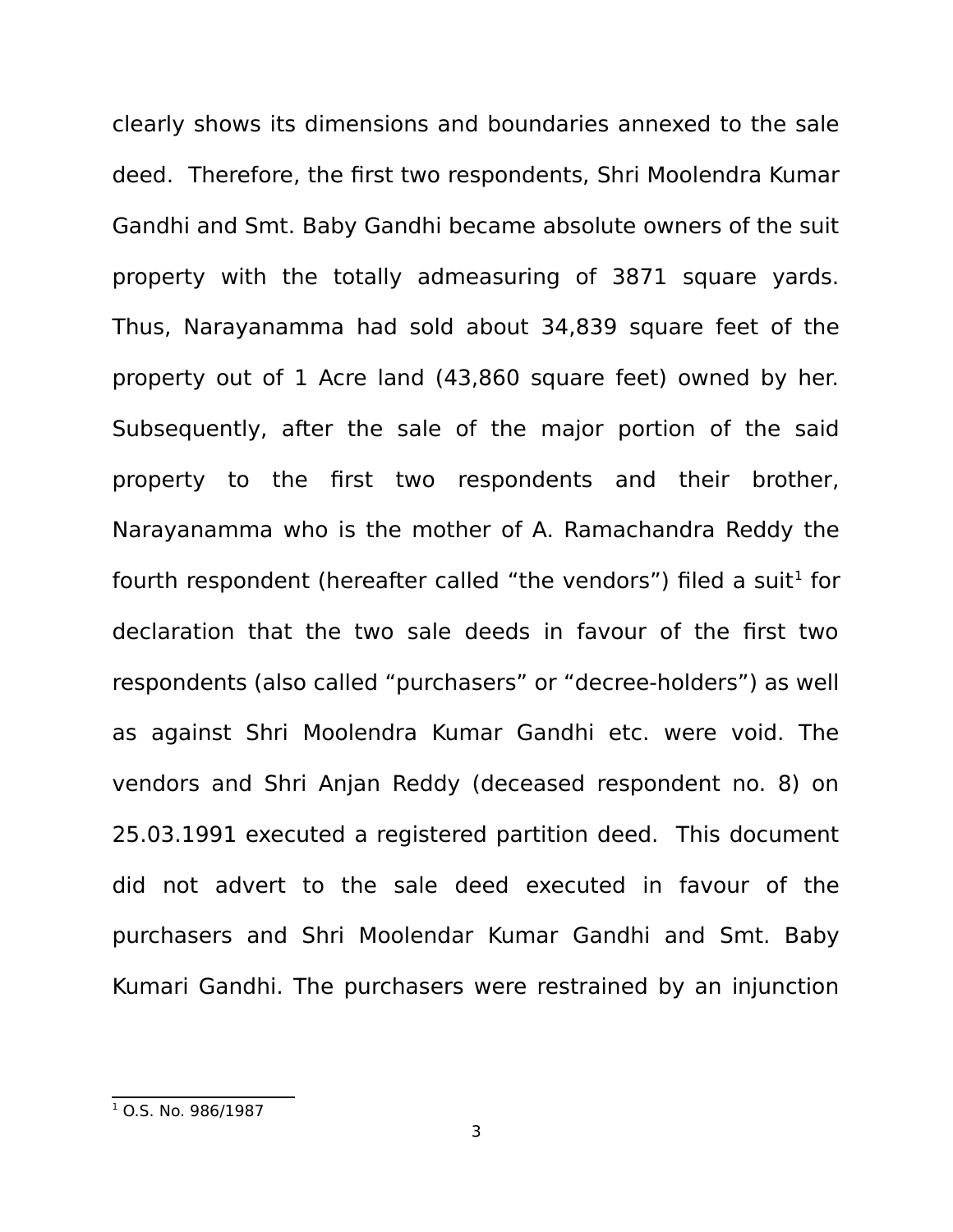from entering the property which Narayanamma claimed was hers.

4. During the pendency of the suit for declaration, the first purchasers filed two suits<sup>[2](#page-3-0)</sup> against the vendors for possession. During the pendency of these suits on 11.02.2000 by two separate sale deeds Shri Dhanji Bhai Patel and Shri Govind Dhanji Patel purchased 7489 square feet and 7650 square feet respectively, out of the residue of the property owned by Narayanamma. While so, during the pendency of the suits instituted by the purchasers, the vendors again sold the suit property i.e. the land to the present appellant (Rahul Shah) and three others (Respondents no. 5-7) by four separate sale deeds.<sup>[3](#page-3-1)</sup>In the possession suits the vendors filed counter claims (dated 18.04.1998). During the pendency of proceedings the purchasers sought for transfer and mutation of property in their names which were declined by the Municipal Corporation; this led to their approaching the High Court in Writ Petition No. 19205/1992 which

<span id="page-3-0"></span><sup>2</sup> O.S. Nos. 9077/ 1996 and 9078/1996

<span id="page-3-1"></span><sup>3</sup> Dated 09.11.2001, 12.12.2001, 05.12.2002 and 20.10.2004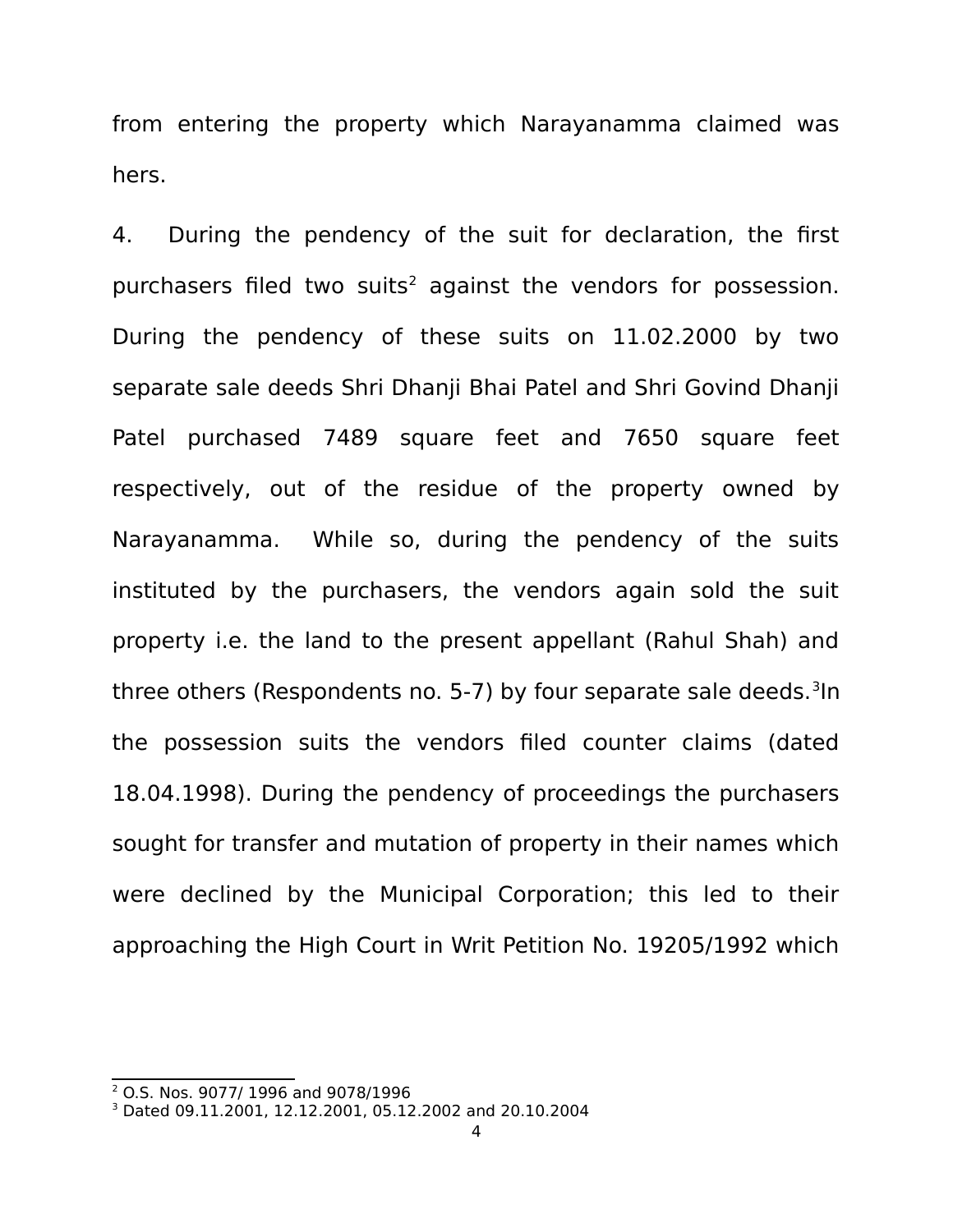was disposed of with a direction<sup>[4](#page-4-0)</sup> that after adjudication of the injunction suit (filed by the vendors) the khata be transferred.

5. The proceedings in the injunction suit filed by the vendors and the other two suits filed by the purchasers were clubbed together. The City Civil Judge, Bangalore by a common judgment dated 21.12.2006 allowed and decreed the suits for possession preferred by the purchasers and dismissed the vendor's suit for injunction. The decree holders preferred execution proceedings.<sup>[5](#page-4-1)</sup> They filed applications under Order XXI Rule 97 of the Code of Civil Procedure (CPC) since the judgment debtors/vendors had sold the property to the appellant and respondents no. 4 to 7. The appellant i.e. a subsequent purchaser filed objections.

6. During the pendency of the proceedings the front portion of the suit property bearing Municipal Corporation No. 327, Mysore road, Bangalore became the subject matter of the acquisition for the Bangalore Metro Project. The decree holders (the first two respondents) preferred objections to the proposed acquisition and further claimed the possession. In the meanwhile, aggrieved by the dismissal of the suit and decreeing the suit for possession,

<span id="page-4-0"></span><sup>4</sup> Dated 05.11.1998

<span id="page-4-1"></span><sup>5</sup> Execution Case Nos. 458-459/2007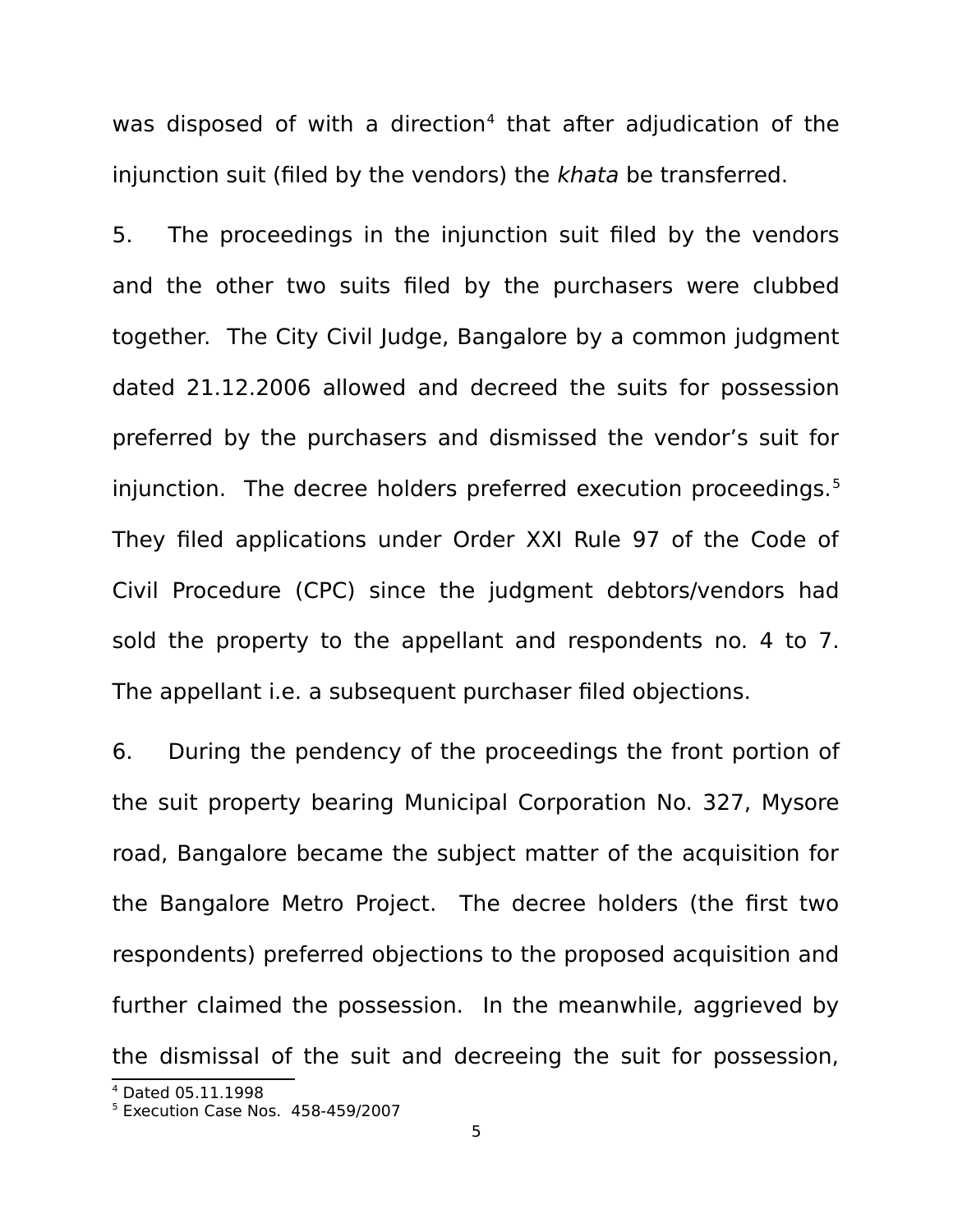Narayanamma filed first appeals in the High Court<sup>[6](#page-5-0)</sup>. In these proceedings it was brought to the notice of the High Court that the suit properties had been sold to the appellant and respondents no. 4 to [7](#page-5-1). By an order<sup>7</sup> the High Court directed the vendors to furnish particulars with respect to the sale, names of the purchaser and area sold etc. By common judgment dated 22.10.2009 the High Court dismissed all the appeals pending before it. The Special Leave Petition preferred by the vendors<sup>[8](#page-5-2)</sup> was also dismissed by this Court on 23.07.2010.

7. Apparently, during the pendency of execution proceedings before the trial Court the vendors again sold the properties in favour of Shri P. Prem Chand, Shir Parasmal, Shri Kethan S. Shah & Ors. and Shri Gopilal Ladha & Shri Vinay Maheshwari by separate sale deeds<sup>[9](#page-5-3)</sup>. This was brought to the notice of the High Court which had dismissed the appeal preferred by the vendors.

8. During the pendency of the proceedings before the High Court Narayanamma, the appellant and respondents no. 4 to 7 filed indemnity bonds claiming that there was no dispute with

<span id="page-5-0"></span><sup>6</sup> R.F.A. No. 661-663/ 2007

<span id="page-5-1"></span><sup>7</sup> Dated 10.04.208

<span id="page-5-2"></span><sup>8</sup> S.L.P. (C) Nos. 16349-13651/2010

<span id="page-5-3"></span><sup>9</sup> Dated 09.11.2001, 12.12.2001, 05.12.2002 and 20.10.2004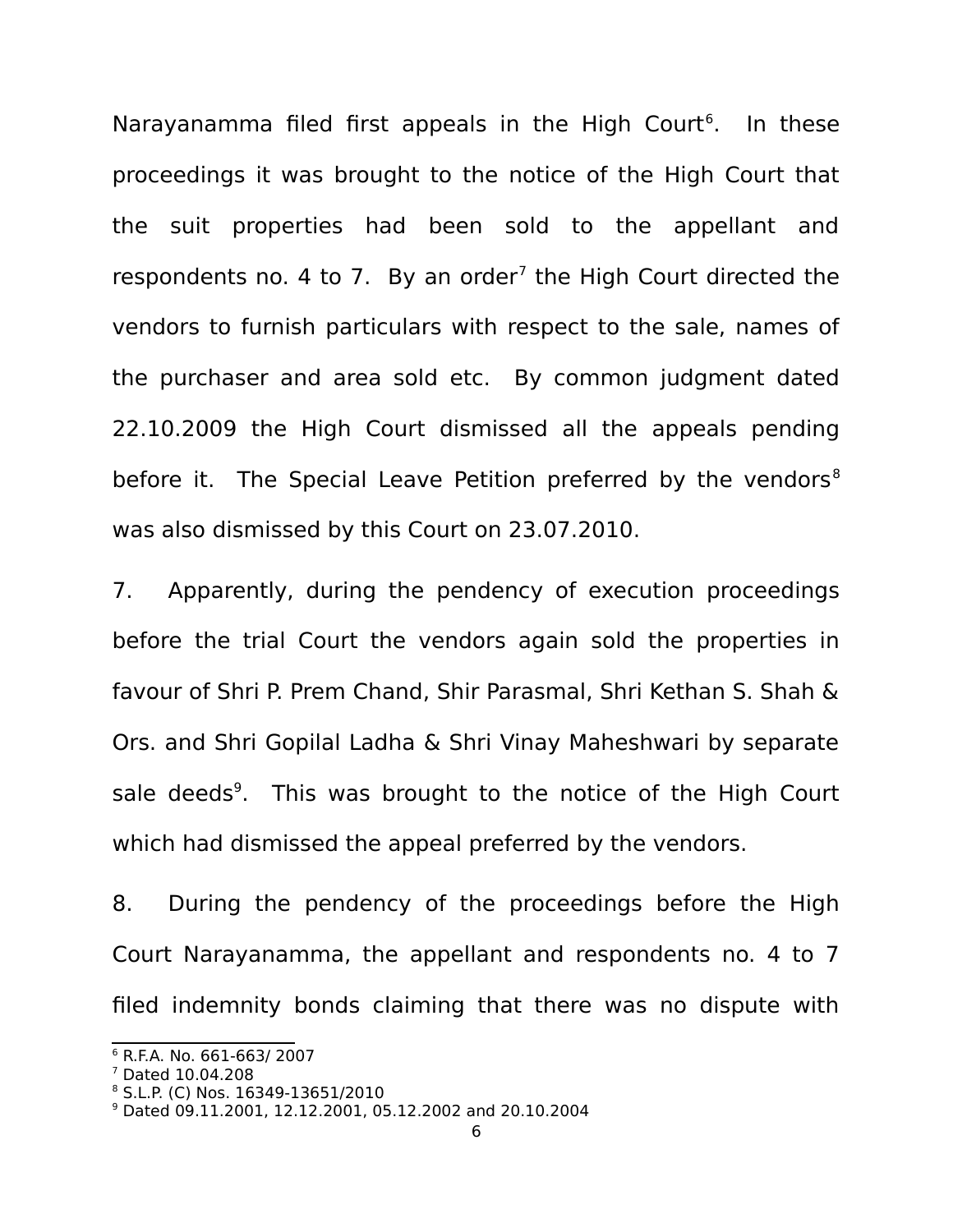respect to the suit property and claimed the compensation in respect of portions that were acquired. These were brought to the notice of the High Court which passed an order in W.P. No. 9337/2008. The court considered all the materials and held that the compensation could not have been dispersed to the vendors, the appellant and Respondents no. 4 to 7. The High Court issued directions to them to deposit the amounts. An appeal was preferred by the appellant and the said respondents, against that order, which was rejected by the Division Bench.<sup>[10](#page-6-0)</sup> Consequently, an enquiry was held and order was passed by the Land Acquisition Officer on 01.08.2011 directing the appellant, the vendor and others to redeposit the amounts. By an order passed in another Writ Petition No. 2099/20[11](#page-6-1) $^{11}$  the High Court held that the decree holder/purchasers were entitled to transfer of khata of property in their names and directed to hold an inquiry against the Revenue Officer. Since the orders of the High Court, with respect to the deposits of amounts, were not complied with, contempt proceedings were taken.

<span id="page-6-0"></span><sup>10</sup> Dated 28.10.2009

<span id="page-6-1"></span><sup>&</sup>lt;sup>11</sup> Dated 17.07.2013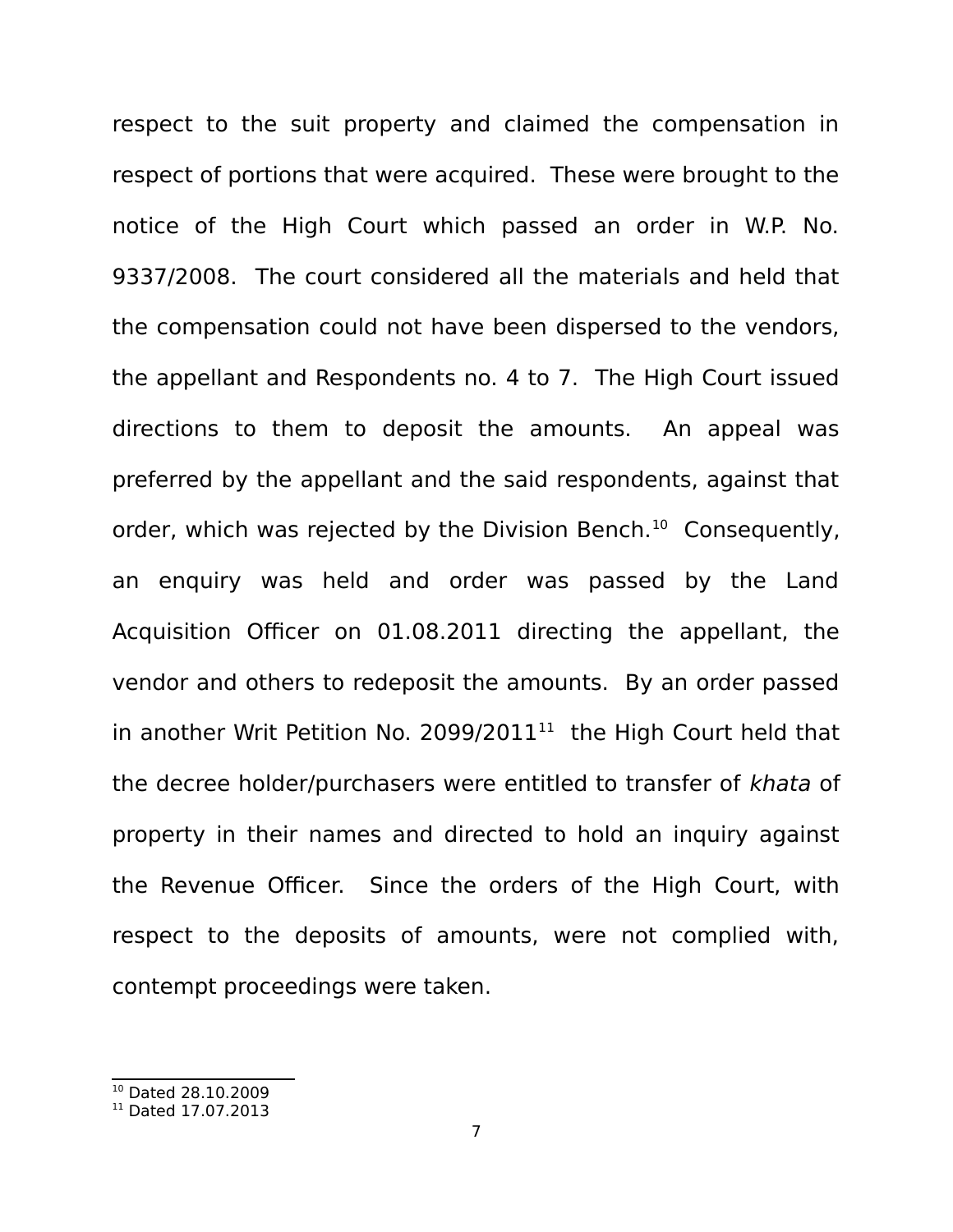9. The High Court in another order dated 19.04.2013 directed Narayanamma and respondents no. 4 to 7 to deposit the amounts. That order in contempt proceedings (C.C.C. No. 280/2011) was challenged before this Court in a special leave petition<sup>[12](#page-7-0)</sup> which was dismissed on 05.11.2014. Thereafter, apparently in compliance with the High Court's direction for transfer of khata the municipal and revenue records reflect the names of the decree-holder/purchasers.

10. The execution proceedings initiated by the decree holders resulted in the court requiring parties to lead evidence, in view of the obstruction by the appellant and respondents no. 4 to 7, by its order dated 23.04.2010. When obstruction proceedings were pending under Order XXI Rule 97, the judgment debtor i.e. the vendors initiated criminal proceedings in 2016 against the decree holders; these were stayed by the High Court on 20.06.2016 and later quashed on 16.03.2017. The judgment debtors had alleged forgery of certain documents. The High Court directed appointment of Court Commissioner to identify and measure the property. At the time of disposal of the criminal proceedings High

<span id="page-7-0"></span><sup>12</sup> SLP (C) No. 18031/2013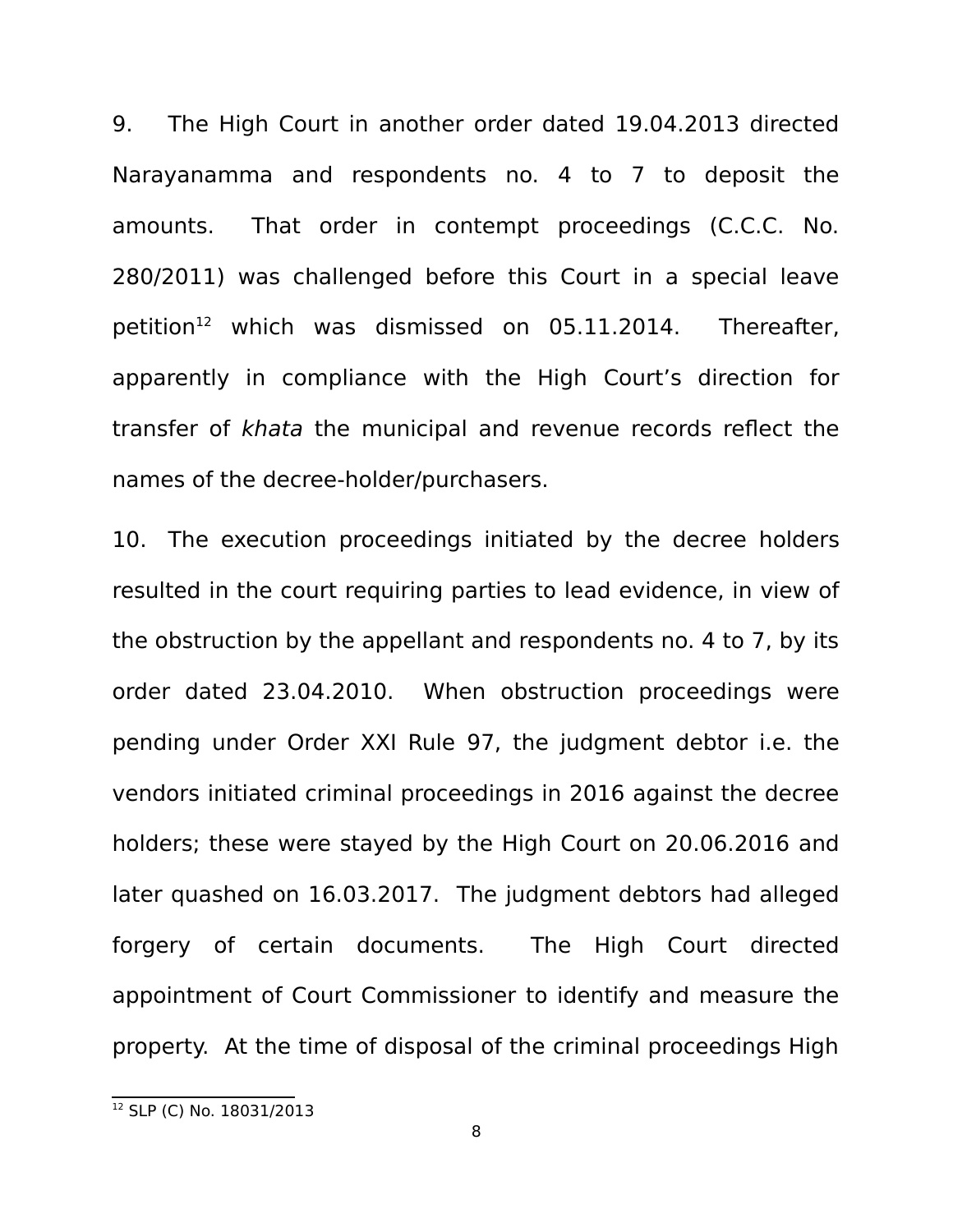Court directed that the Commissioner's report along with the objections of the Judgment debtors ought to be forwarded to the Executing Court.

11. In the meanwhile, by an order the Executing Court had appointed the Taluka Surveyor of BBMP as the Court Commissioner and directed him to visit the spot and survey and fix the boundaries of decretal property. Recall of these orders was sought by the judgment debtors; they also sought for reference to forensic examination by a Handwriting Expert of the sale documents. These two review applications were dismissed; and on 13.06.2017 the Executing Court declined the application for forensic examination of documents and also rejected the obstructers' resistance to execution.

12. All these orders led to initiation of five writ petitions on behalf of the appellant, and the vendors etc. Three First appeals $^{13}$  $^{13}$  $^{13}$ were preferred by obstructers challenging the decision of the Executing Court dated 15.02.2017. By impugned common order all these Writ Petitions and appeals were dismissed.

<span id="page-8-0"></span><sup>&</sup>lt;sup>13</sup> R.F.A. Nos. 441, 468 and 469/2017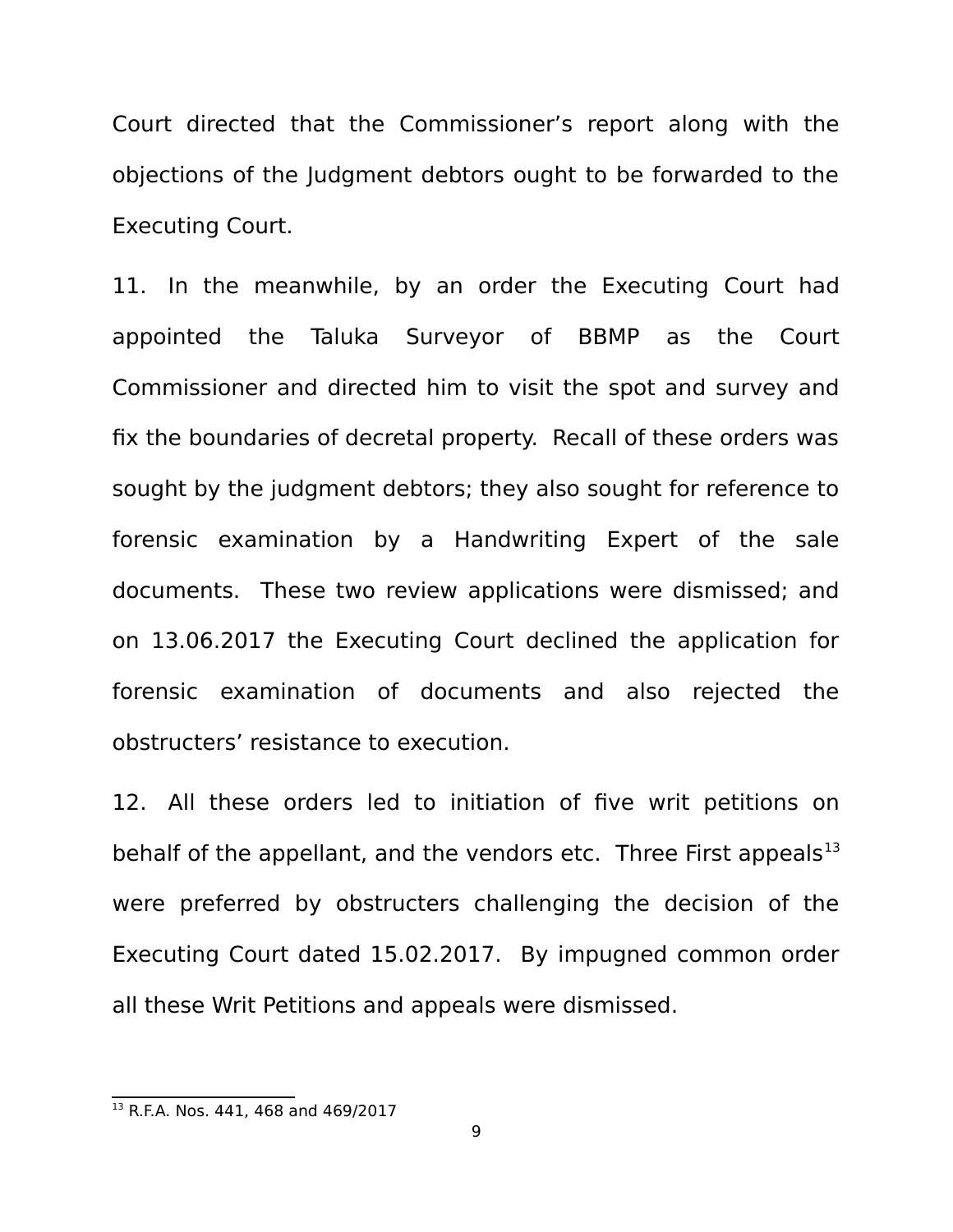13. It is argued by Mr. Shailesh Madiyal on behalf of the appellant (Rahul Shah) that the impugned order has the effect of diluting the order of the Executing Court dated 23.04.2010 with respect to survey of the entire property. It was pointed out by the counsel for the appellant that there were disputes with respect to boundaries and identity of the properties as between parties. Referring to the order, it was submitted that the Court had noticed that the High Court in earlier Writ Petitions had directed the Special Land Acquisition Officer to hold an enquiry and if necessary refer the matter to Civil Court under Section 30 of the Land Acquisition Act. In view of all these disputes, questions especially related to the boundaries and the imprecise nature of the extent and location of the disputed properties, the impugned order should be interfered with and the reliefs sought by the appellant be granted. Learned Counsel submitted that subsequently by order dated 31.10.2014 the Executing Court erroneously held that Sketch Exhibit P-26 was drawn by Revenue Authorities whereas in fact it was introduced by handwritten sketch given by the decree holders.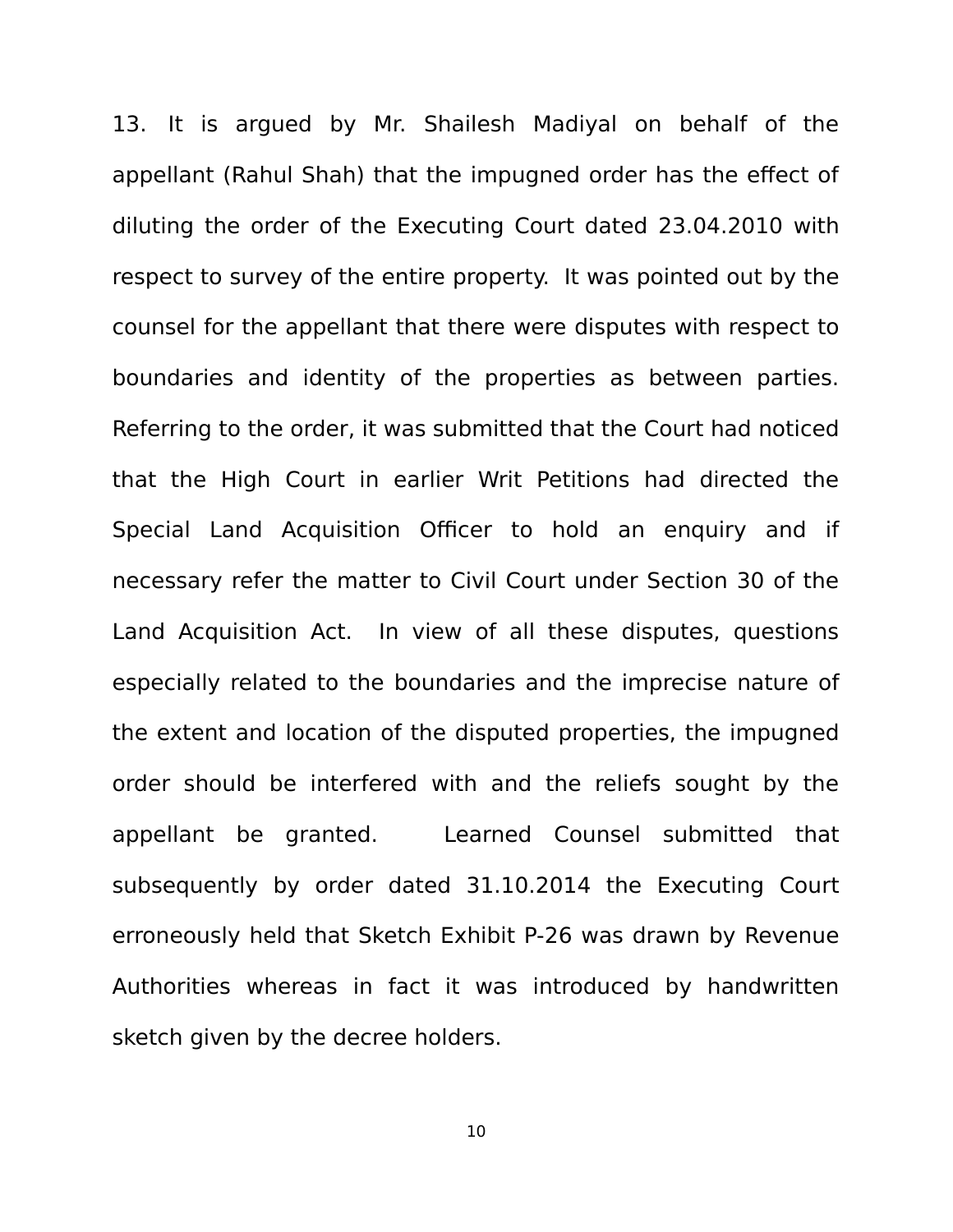14. Learned counsel submitted that decree holder's efforts in all the proceedings were to confuse the identity of the property and therefore had sought clubbing of both execution cases; this request was rejected by the Executing Court after concluding that the property sought to be executed in two cases were different and further that rights claimed too were distinct.

15. Learned counsel for the appellant in the second set of petitions, i.e. SLP (C) No. 11859-11860 of 2020 and SLP (C) No. 11792-11793 of 2020, on the other hand urged that the High Court as well as the Executing Court fell into error in holding that what was sought by the obstructer (i.e. the appellant Gopilal Ladha) was far in excess of what was left after decree holders had purchased and therefore the conveyances had overlapped.

16. Mr. Arunava Mukherjee appearing for the second set of appellants also reiterated the submissions of Mr. Shailesh Madiyal that the decree holders had intentionally confused the identity of the property. He highlighted that the High Court acted in error in rejecting the appellants' request for subjecting documents to forensic examination by handwriting experts. It was submitted that this aspect was completely overlooked because the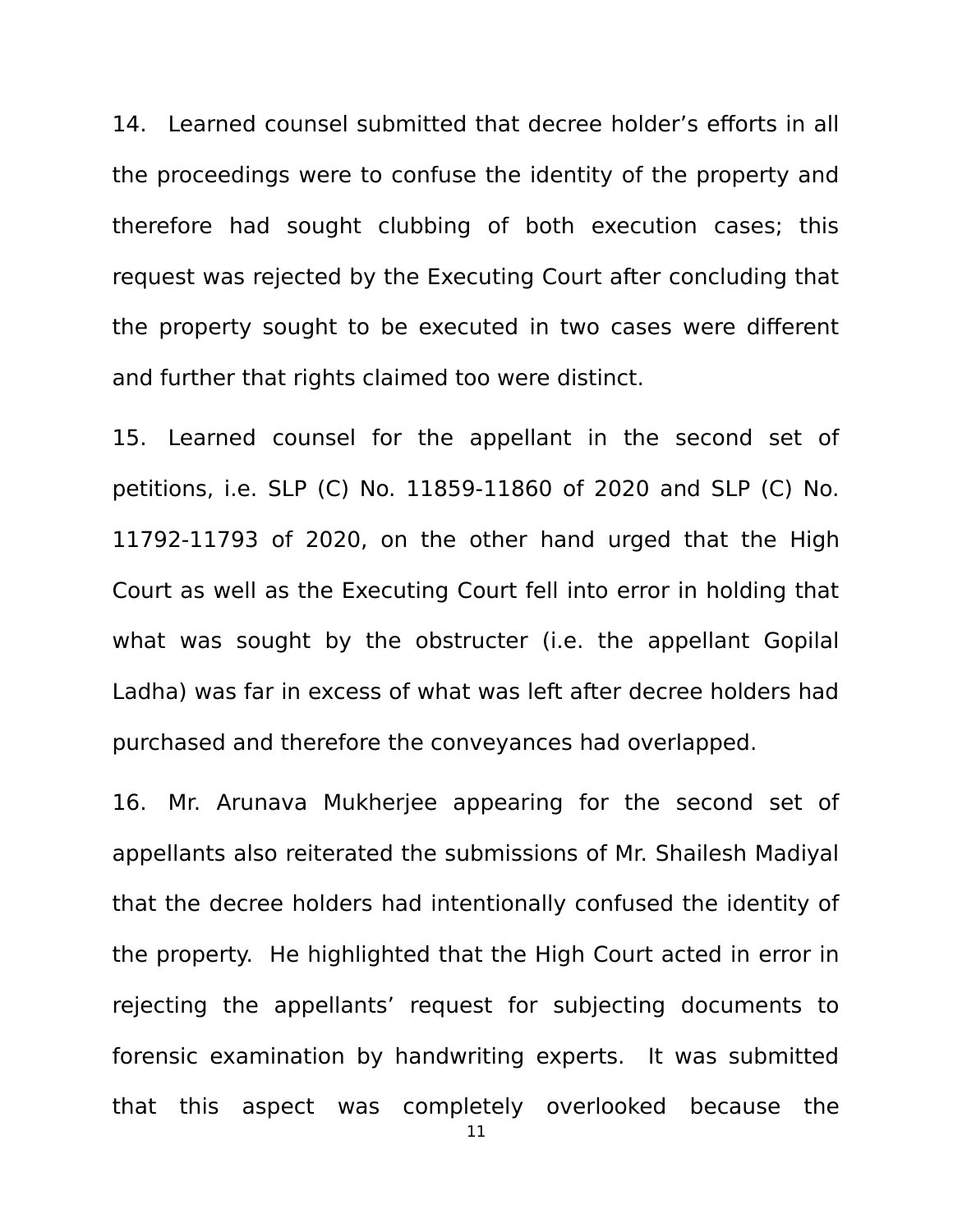appellants' had raised serious doubts with respect to the genuineness and authenticity of the signatures of the documents.

17. The respondents urged that this Court should not interfere with the findings of the High Court. Learned counsel reiterated that numerous proceedings were taken out and that the judgment debtors had sold the very same property three times over – at least two times after the decree holders purchased their portions of the property and during the pendency of the suits filed by them. The judgment debtors had sought a declaration that the sale deeds executed in favour of the decree holders were not genuine and lost. Thereafter, the judgment debtor and some of the obstructers succeeded in collecting compensation in respect of the portion of the property that had been acquired. Ultimately, those amounts had to be disbursed by the Court orders. The judgment debtors/ vendor even sought forensic examination and initiated the criminal proceedings that were quashed by the High Court. The High Court took note of all these circumstances and passed a just order, requiring the appointment of a Court Commissioner to identify and measure the properties. While doing so the Executing Court has been asked to take into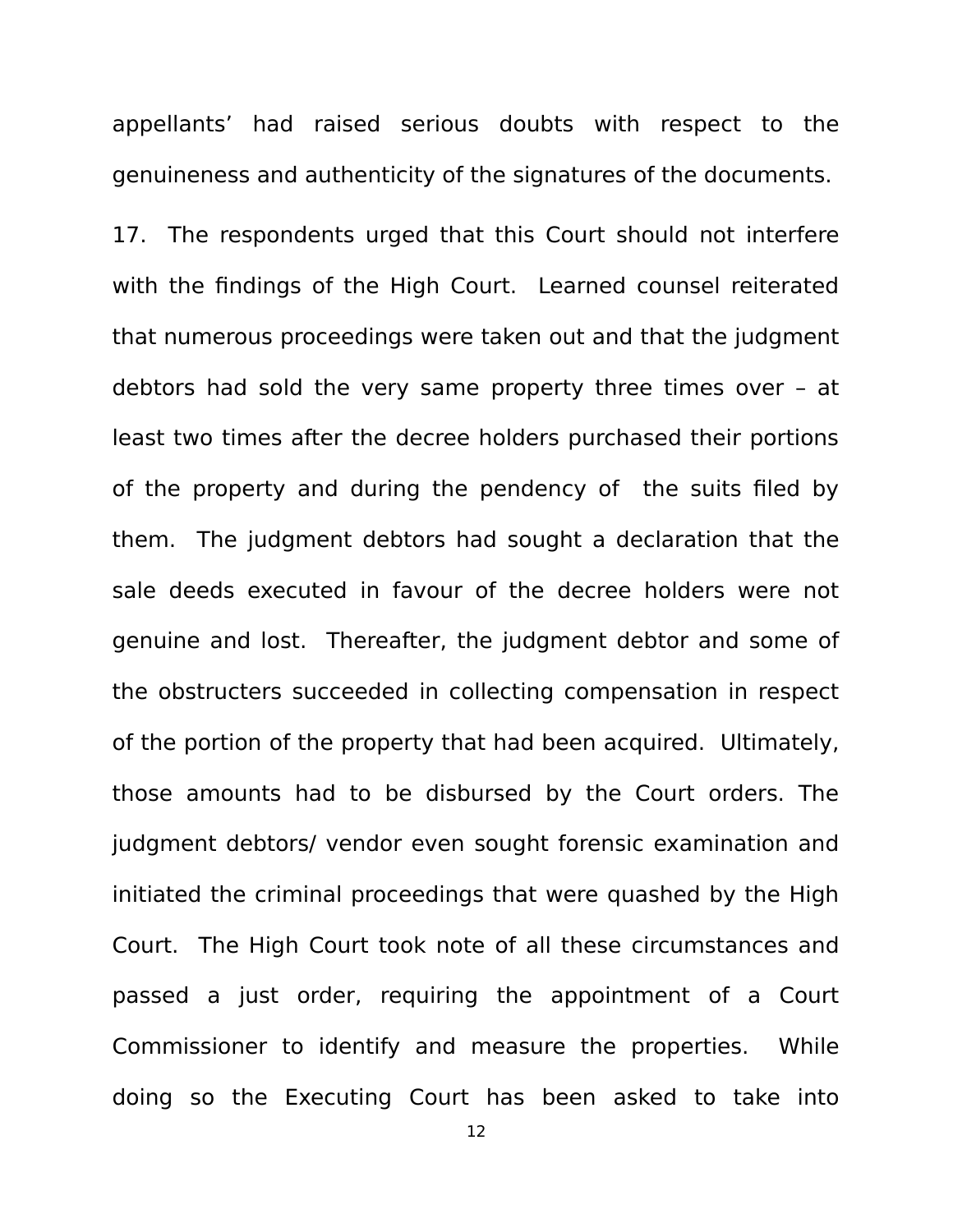consideration all the materials on record including the reports submitted by the previous Court Commissioner Mr. Venkatesh Dalwai.

#### **Discussion and conclusions:**

18. It is quite evident from the above discussion that the vendor and her son (judgment debtors) after executing the sale deed in respect of a major portion of the property, questioned the transaction by a suit for declaration. The decree holders also filed a suit for possession. During the pendency of these proceedings, two sets of sale deeds were executed. The vendors' suit was dismissed – the decree of dismissal was upheld at the stage of the High Court too. On the other hand, the purchasers' suit was decreed and became the subject matter of the appeal. The High Court dismissed the first appeal; this Court dismissed the Special Leave Petition. This became the background for the next stage of the proceedings, i.e. execution. Execution proceedings are now being subsisting for over 14 years. In the meanwhile, numerous applications including criminal proceedings questioning the very same documents that was the subject matter of the suit were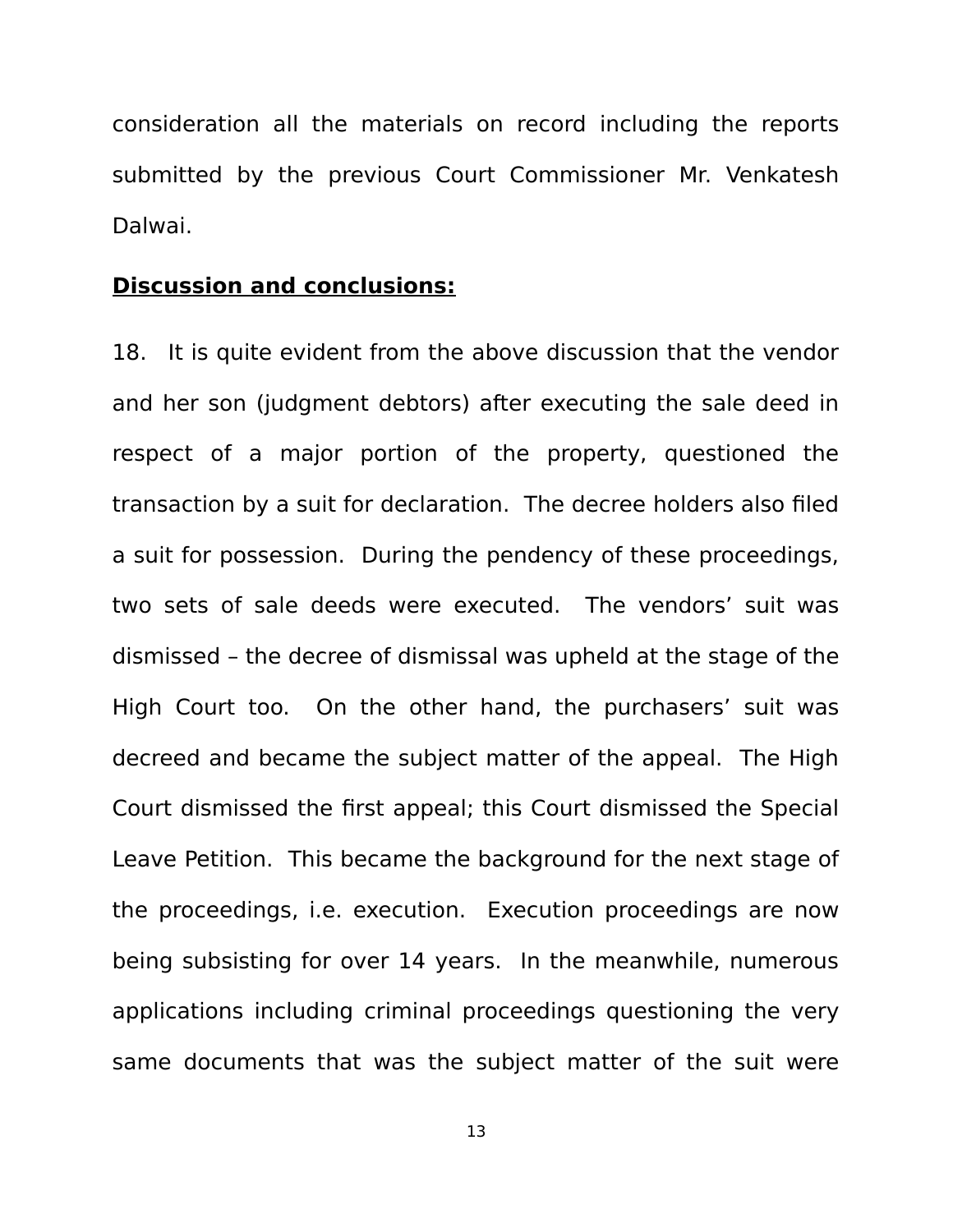initiated. In between the portion of the property that had been acquired became the subject matter of land acquisition proceedings and disbursement of the compensation. That became the subject matter of writ and contempt proceedings. Various orders of the Executing Court passed from time to time, became the subject matter of writ petitions and appeals - six of them, in the High Court. All these were dealt with together and disposed of by the common impugned order.

19. A perusal of the common impugned order shows that High Court has painstakingly catalogued all proceedings chronologically and their outcomes. The final directions in the impugned order is as follows:

(a) the other challenge by the JDrs and the Obstructors having been partly favoured, the impugned orders of the Executing Court directing Delivery Warrant, are set at naught, and the matter is remitted back for consideration afresh by appointing an expert person/official as the Court Commissioner for accomplishing the identification & measurement of the decreetal properties with the participation of all the stake-holders, in that exercise subject to all they bearing the costs & fees thereof, equally;

(b) it is open to the Executing Court to take into consideration the entire evidentiary material on record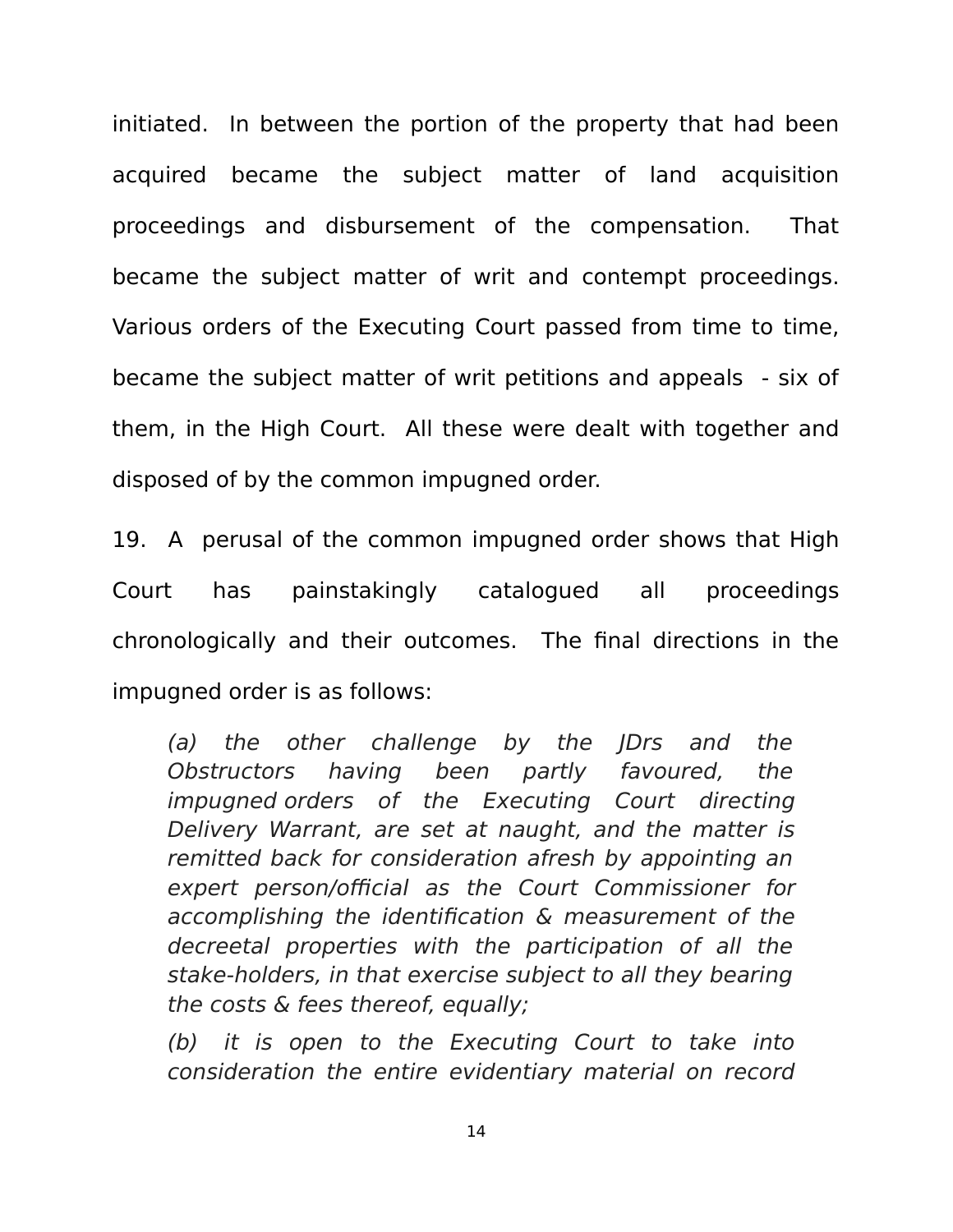hitherto including the Report already submitted by the Court Commissioner Shri Venkatesh Dalwai,

(c) the amount already in deposit and the one to be deposited by the Obstructors in terms of orders of Coordinate Benches of this Court mentioned in paragraph 8 supra shall be released to the parties concerned, that emerge victorious in the Execution Petitions;

(d) the JDrs shall jointly pay to the DHrs collectively an exemplary cost of Rs. 5,00,000/- (Rupees five lakh) only

in each of the Execution Petitions within a period of eight weeks, regardless of the outcome of the said petitions; and, if, the same is not accordingly paid, they run the risk of

being excluded from participation in the Execution Proceedings, in the discretion of the learned judge of the Court below; and,

(e) the entire exercise including the disposal of the Execution Petitions shall be accomplished within an outer

limit of six months, and the compliance of such accomplishment shall be reported to the Registrar General of this Court.

No costs qua obstructors.

# **Sd/- JUDGE**

20. The contentions of the Special Leave Petition mainly centre around one or the other previous orders of the Executing Court with regard identification of the property and boundary etc and the subjecting documents to forensic examination. As is evident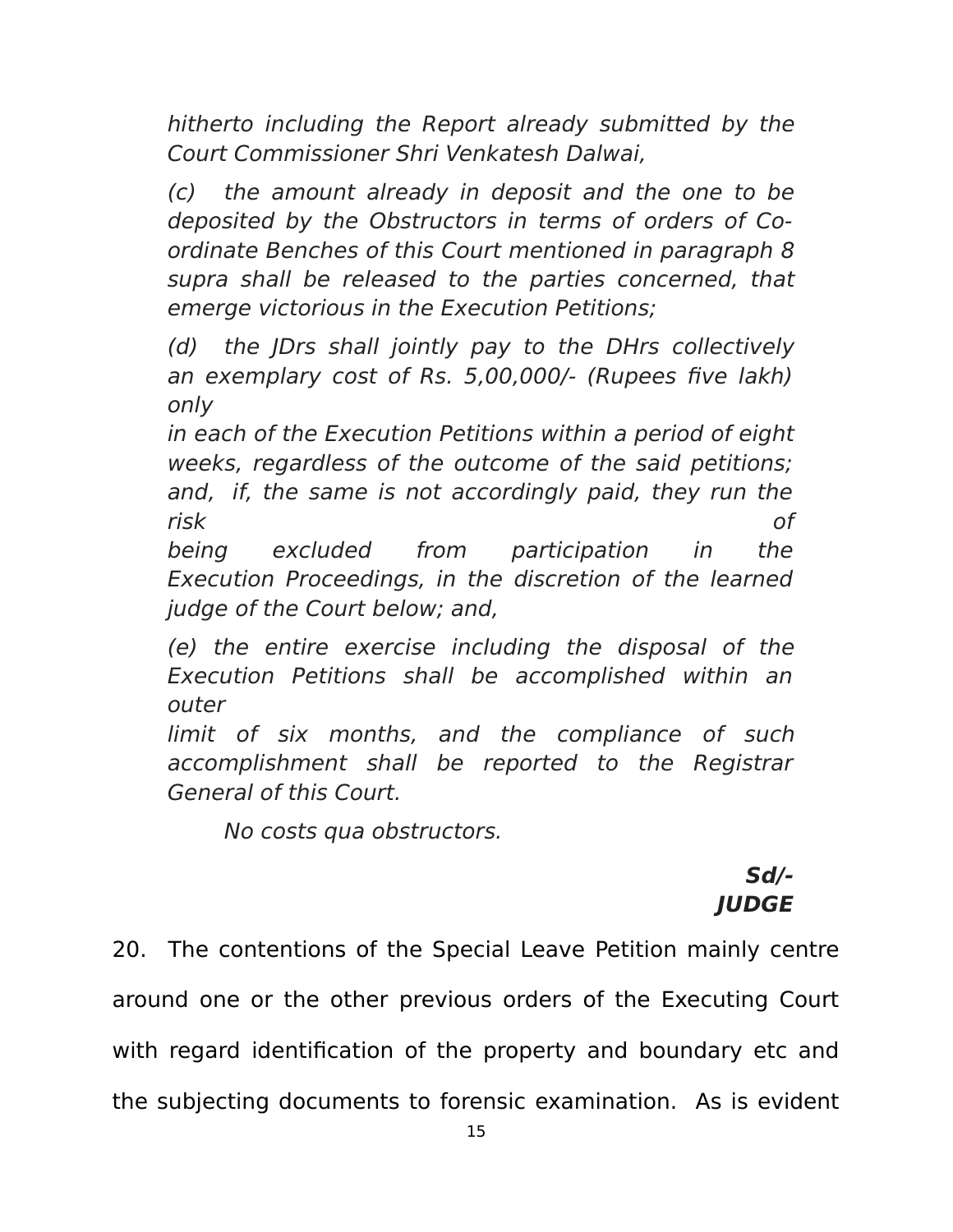from the reading of the final order, the High Court has adopted a fair approach requiring the Executing Court to appoint a Court Commissioner to verify the identity of the suit properties and also consider the materials brought on record including the reports of the previous local commission. In the light of this, the arguments of the present appellants are unmerited and without any force. The Court also finds that the complaint that documents ought to be subjected to forensic examination, is again insubstantial. The criminal proceedings initiated during the pendency of the execution proceedings – in 2016 culminated in the quashing of those proceedings. The argument that the documents are not genuine or that they contain something suspicious ex-facie appears only to be another attempt to stall execution and seek undue advantage. As a result, the High Court correctly declined to order forensic examination. This Court is of the opinion that having regard to the totality of circumstances the direction to pay costs quantified at Rs. 5 lakh (to be complied by the judgment debtor) was reasonable, given the several attempts by the decree holder to ensure that the fruits of the judgment secured by them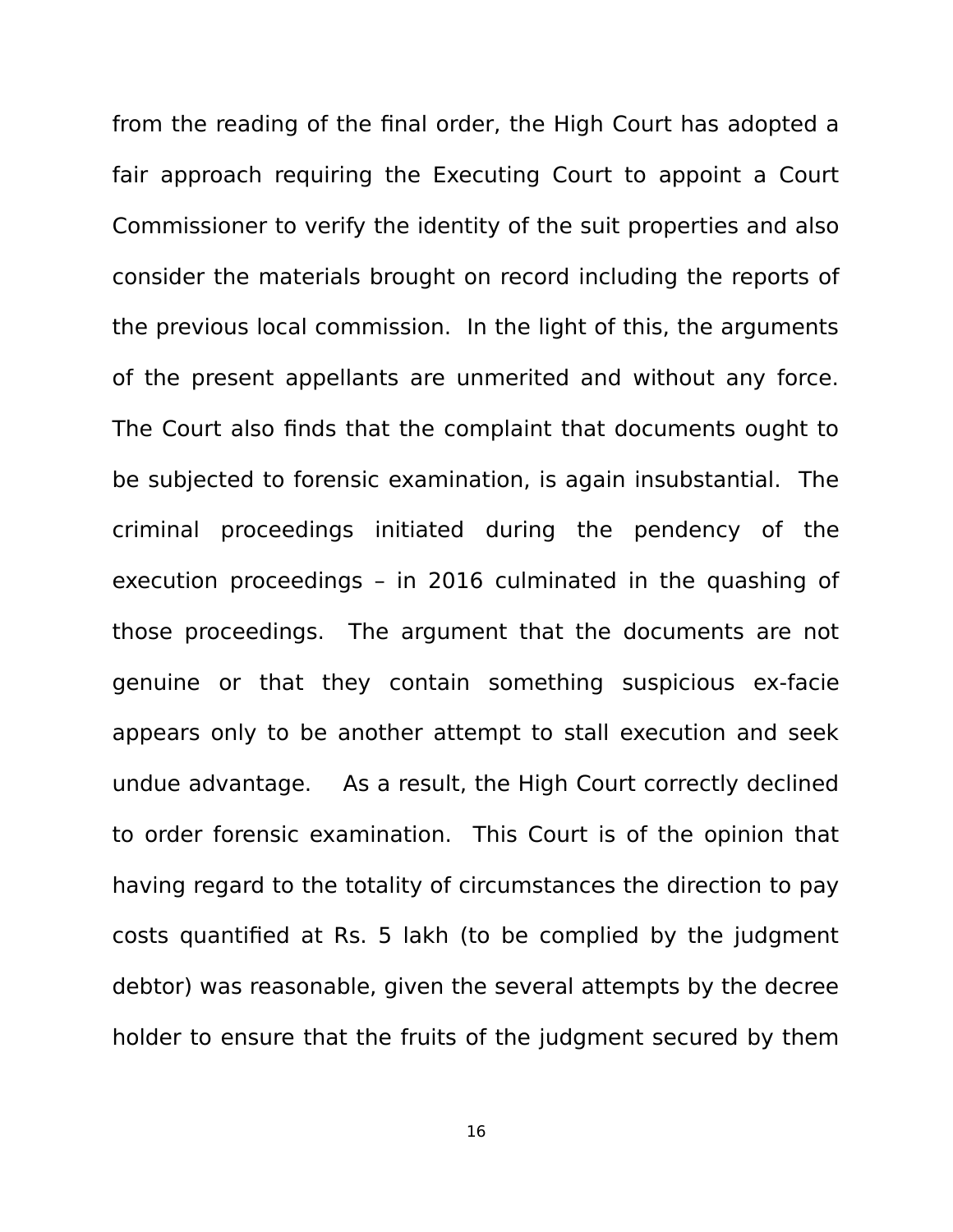having been thwarted repeatedly. As a result, the direction to pay costs was just and proper.

21. The High Court has directed the Executing Court to complete the process within six months. That direction is affirmed. The parties are hereby directed to cooperate with the Executing Court; in case that court finds any obstruction or non-cooperation it shall proceed to use its powers, including the power to set down and proceed ex-parte any party or impose suitably heavy costs. Therefore, in light of the above observations these appeals are liable to be dismissed.

22. These appeals portray the troubles of the decree holder in not being able to enjoy the fruits of litigation on account of inordinate delay caused during the process of execution of decree. As on 31.12.2018, there were 11,80,275 execution petitions pending in the subordinate courts. As this Court was of the considered view that some remedial measures have to be taken to reduce the delay in disposal of execution petitions, we proposed certain suggestions which have been furnished to the learned counsels of parties for response. We heard Mr. Shailesh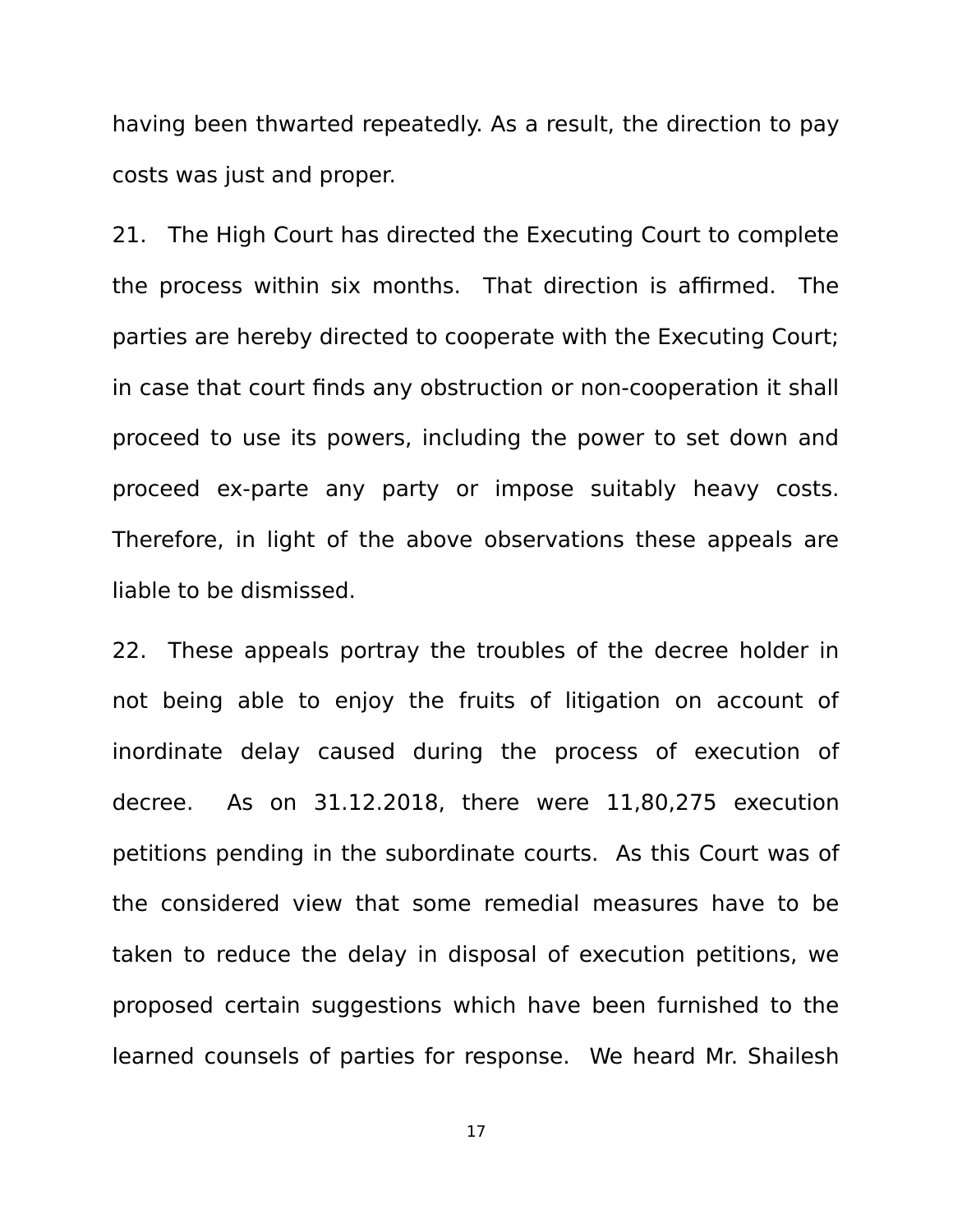Madiyal, learned counsel for the petitioner and Mr. Paras Jain, learned counsel for the respondent.

23. This court has repeatedly observed that remedies provided for preventing injustice are actually being misused to cause injustice, by preventing a timely implementation of orders and execution of decrees. This was discussed even in the year 1872 by the Privy Counsel in **The General Manager of the Raja Durbhunga v. Maharaja Coomar Ramaput Sing**[14](#page-17-0) which observed that the actual difficulties of a litigant in India begin when he has obtained a decree. This Court made a similar observation in **Shub Karan Bubna @ Shub Karan Prasad Bubna v Sita Saran Bubna[15](#page-17-1)** , wherein it recommended that the Law Commission and the Parliament should bestow their attention to provisions that enable frustrating successful execution. The Court opined that the Law Commission or the Parliament must give effect to appropriate recommendations to ensure such amendments in the Code of Civil Procedure, 1908, governing the adjudication of a suit, so as to ensure that the process of adjudication of a suit be continuous from the stage of initiation to

<span id="page-17-0"></span><sup>14</sup> (1871-72) 14 Moore's I.A. 605

<span id="page-17-1"></span><sup>15</sup> (2009) 9 SCC 689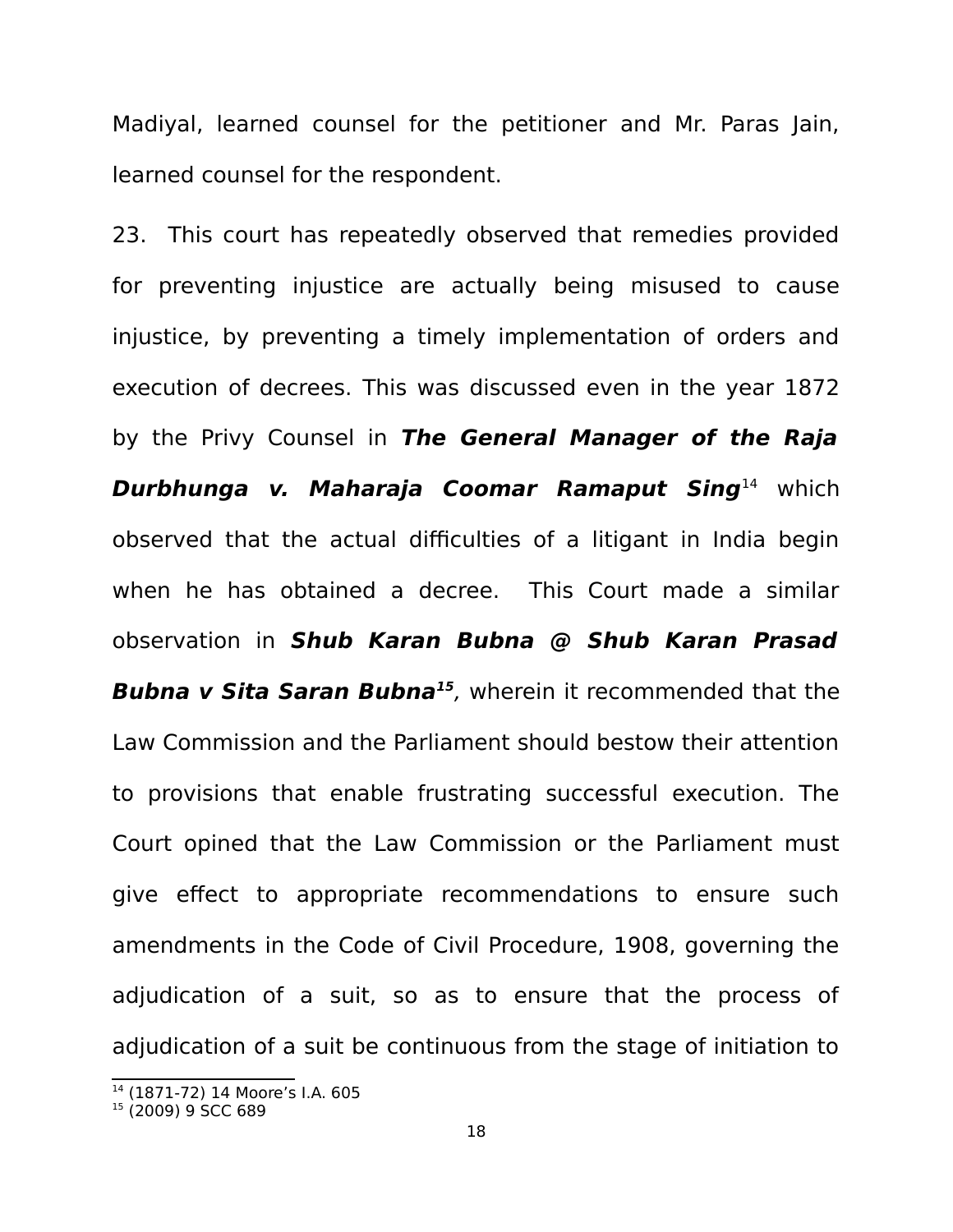the stage of securing relief after execution proceedings. The execution proceedings which are supposed to be handmaid of justice and sub-serve the cause of justice are, in effect, becoming tools which are being easily misused to obstruct justice. 24. In respect of execution of a decree, Section 47 of CPC contemplates adjudication of limited nature of issues relating to execution i.e., discharge or satisfaction of the decree and is aligned with the consequential provisions of Order XXI. Section 47 is intended to prevent multiplicity of suits. It simply lays down the procedure and the form whereby the court reaches a decision. For the applicability of the section, two essential requisites have to be kept in mind. Firstly, the question must be the one arising between the parties and secondly, the dispute relates to the execution, discharge or satisfaction of the decree. Thus, the objective of Section 47 is to prevent unwanted litigation and dispose of all objections as expeditiously as possible. 25. These provisions contemplate that for execution of decrees,

Executing Court must not go beyond the decree. However, there is steady rise of proceedings akin to a re-trial at the time of execution causing failure of realisation of fruits of decree and relief which the party seeks from the courts despite there being a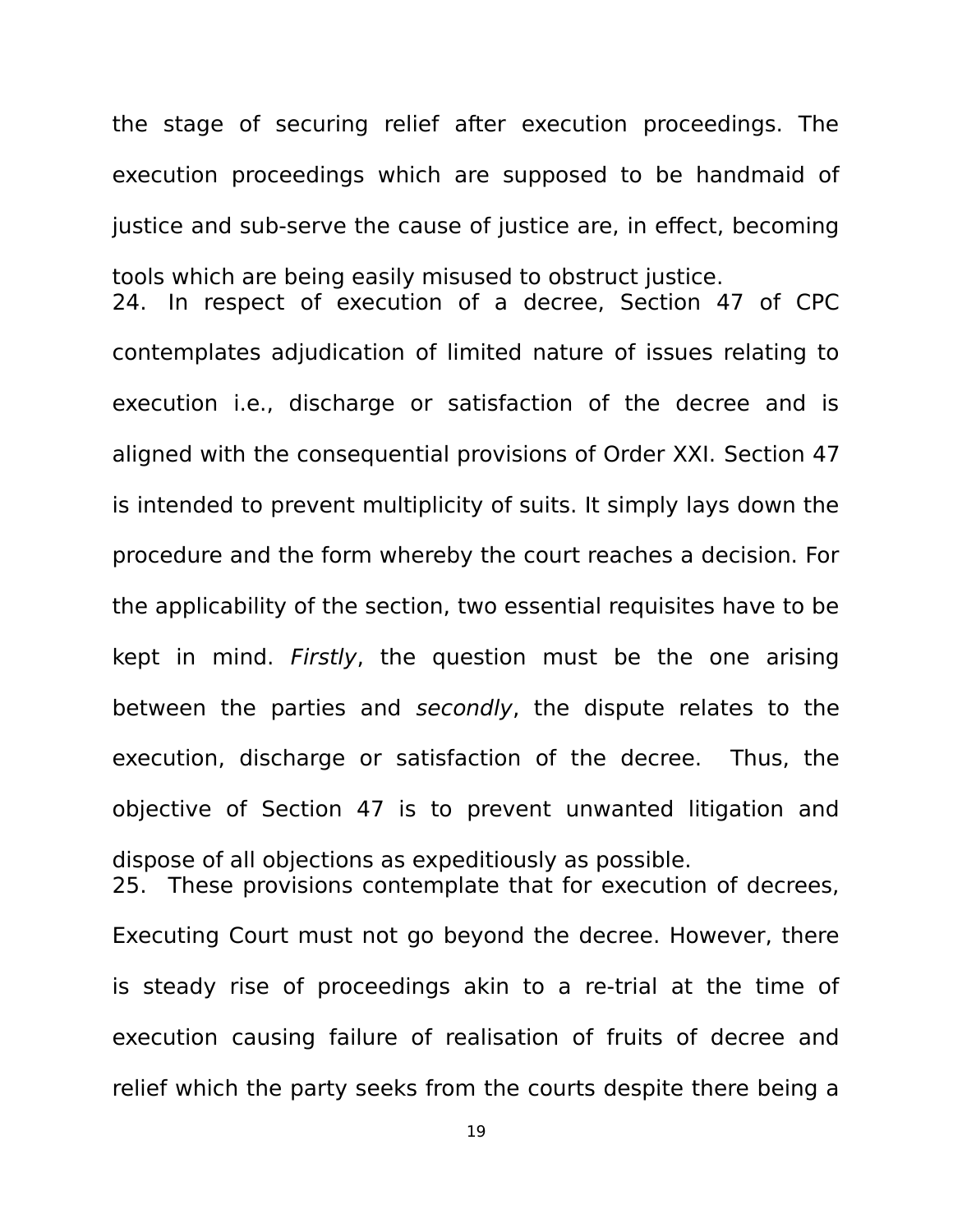objections are filed before the Executing Court and the decree holder is deprived of the fruits of the litigation and the judgment debtor, in abuse of process of law, is allowed to benefit from the subject matter which he is otherwise not entitled to. 26. The general practice prevailing in the subordinate courts is that invariably in all execution applications, the Courts first issue show cause notice asking the judgment debtor as to why the decree should not be executed as is given under Order XXI Rule 22 for certain class of cases. However, this is often misconstrued as the beginning of a new trial. For example, the judgement debtor sometimes misuses the provisions of Order XXI Rule 2 and Order XXI Rule 11 to set up an oral plea, which invariably leaves no option with the Court but to record oral evidence which may be frivolous. This drags the execution proceedings indefinitely. 27. This is anti-thesis to the scheme of Civil Procedure Code, which stipulates that in civil suit, all questions and issues that may arise, must be decided in one and the same trial. Order I and Order II which relate to Parties to Suits and Frame of Suits with the object of avoiding multiplicity of proceedings, provides for joinder

decree in their favour. Experience has shown that various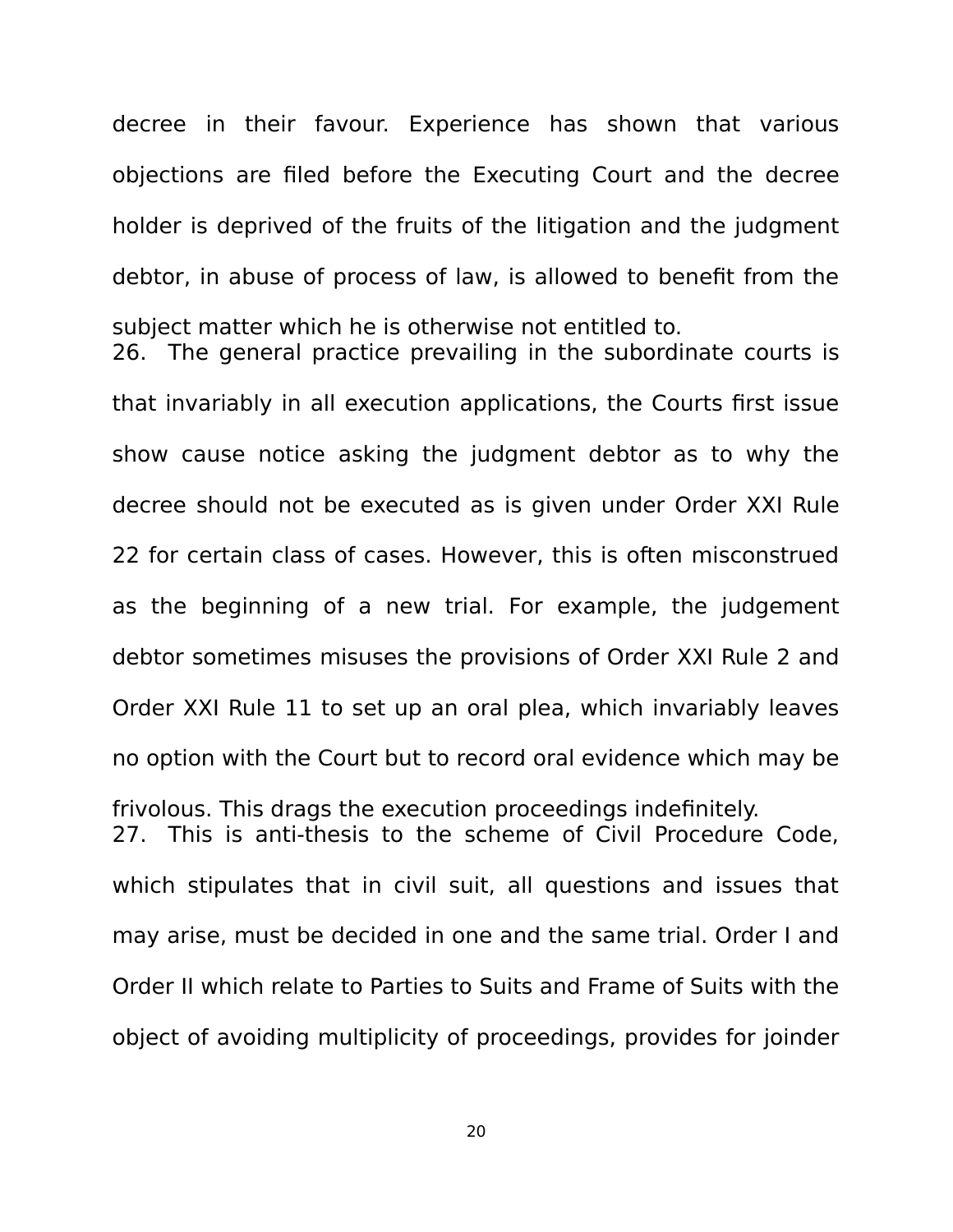of parties and joinder of cause of action so that common questions of law and facts could be decided at one go. 28. Order I Rule 10(2) empowers the Court to add any party who ought to have been joined, whether as a plaintiff or defendant, or whose presence before the Court may be necessary in order to enable the Court to effectually and completely adjudicate upon and settle all questions involved in the suit. Further, Order XXII Rule 10 provides that in cases of assignment, creation or devolution of any interest during the pendency of the suit, the suit may, by leave of the Court, be continued by or against the person to or upon whom such interest has come to be devolved. 29. While CPC under Rules 30 to 36 of Order XXI provides for execution of various decrees, the modes of execution are common for all. Section 51 of CPC lists the methods of execution as by delivery of property; by attachment and sale; by arrest and detention in civil prison; by appointing a receiver or in any other manner as the nature of relief granted may require. Moreover, Order XL Rule 1 contemplates the appointment of the Receiver by the Court. In appropriate cases, the Receiver may be given possession, custody and/or management of the property immediately after the decree is passed. Such expression will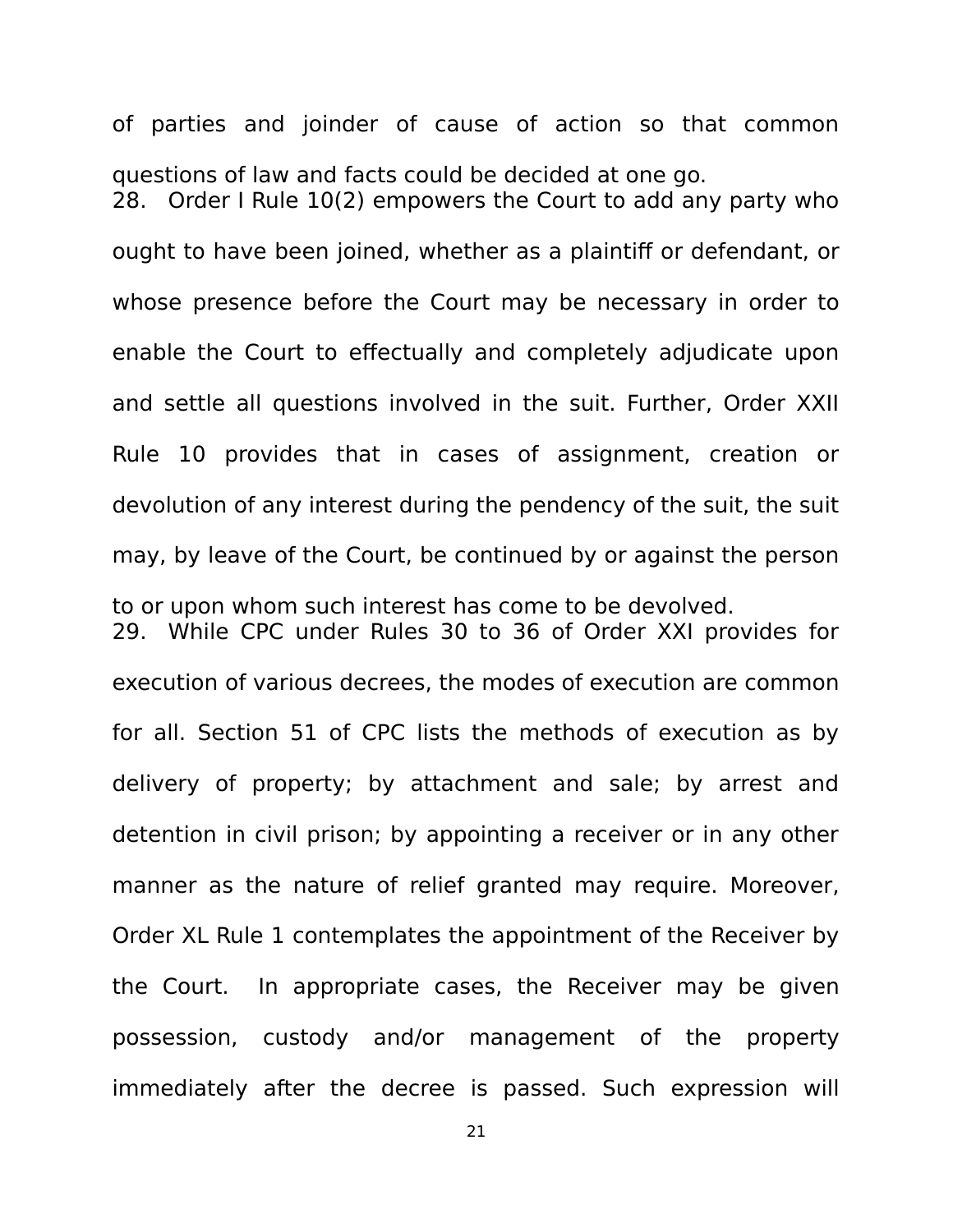assist in protection and preservation of the property. This procedure within the framework of CPC can provide assistance to the Executing Court in delivery of the property in accordance with the decree.

30. As to the decree for the delivery of any immovable property, Order XXI Rule 35 provides that possession thereof shall be delivered to the party to whom it has been adjudged, or to such person as he may appoint to receive delivery on his behalf, and, if necessary, by removing any person bound by the decree who refuses to vacate the property.

31. As the trial continues between specific parties before the Courts and is based on available pleadings, sometimes vague description of properties raises genuine or frivolous third-party issues before delivery of possession during the execution. A person who is not party to the suit, at times claims separate rights or interests giving rise to the requirement of determination of new issues.

32. While there may be genuine claims over the subject matter property, the Code also recognises that there might be frivolous or instigated claims to deprive the decree holder from availing the benefits of the decree. Sub-rule (2) of Rule 98 of Order XXI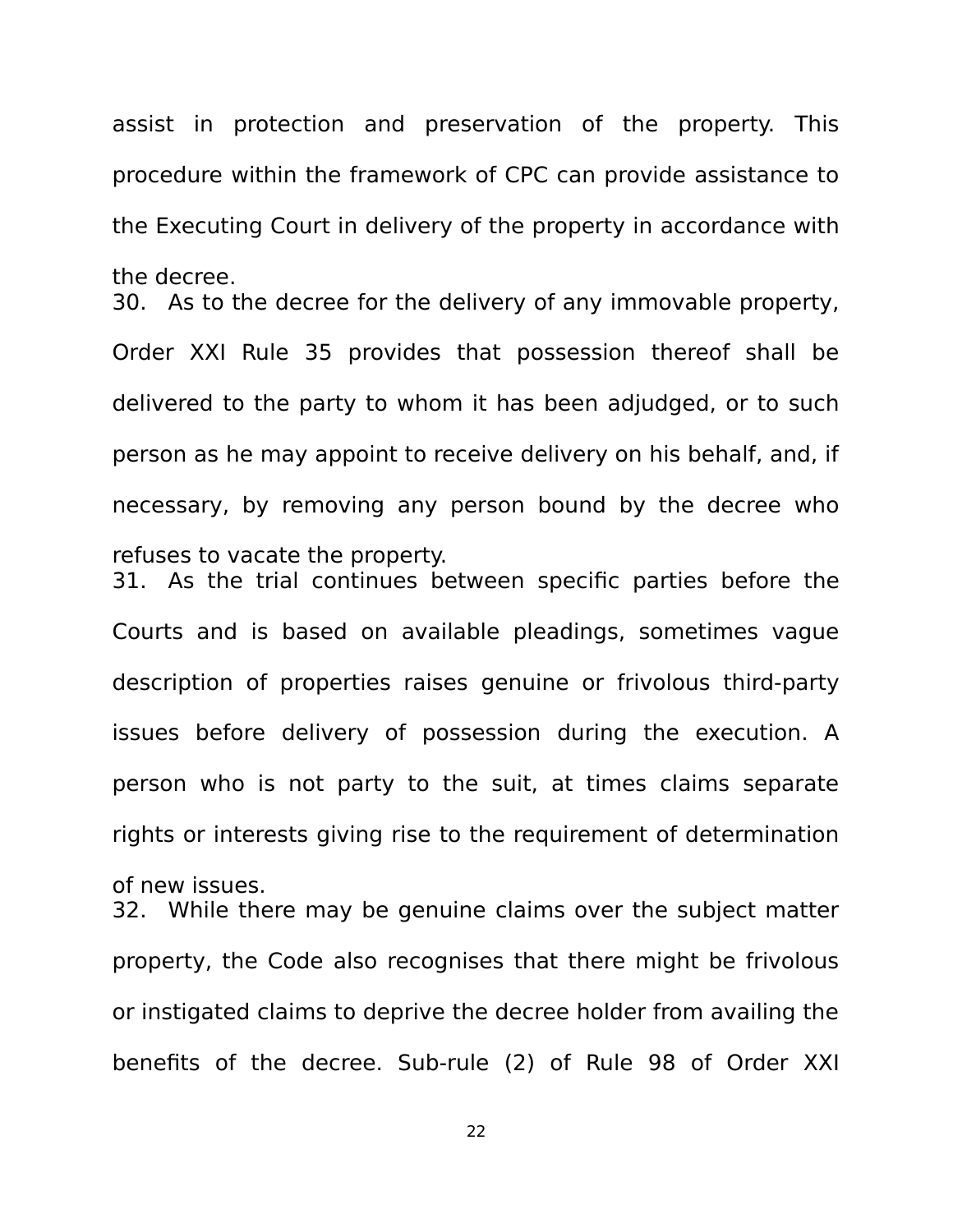contemplates such situations and provides for penal consequences for resistance or obstruction occasioned without any just cause by the judgment debtor or by some other person at his instigation or on his behalf, or by the transferee, where such transfer was made during the pendency of the suit or execution proceedings. However, such acts of abuse of process of law are seldom brought to justice by sending the judgment debtor, or any other person acting on his behalf, to the civil prison.

33. In relation to execution of a decree of possession of immovable property, it would be worthwhile to mention the twin objections which could be read. Whereas under Order XXI Rule 97, a decree holder can approach the court pointing out about the obstruction and require the court to pass an order to deal with the obstructionist for executing a decree for delivering the possession of the property, the obstructionist can also similarly raise objections by raising new issues which take considerable time for determination.

34. However, under Order XXI Rule 99 it is a slightly better position, wherein a person, other than the judgment debtor, when is dispossessed of immoveable property by the decree holder for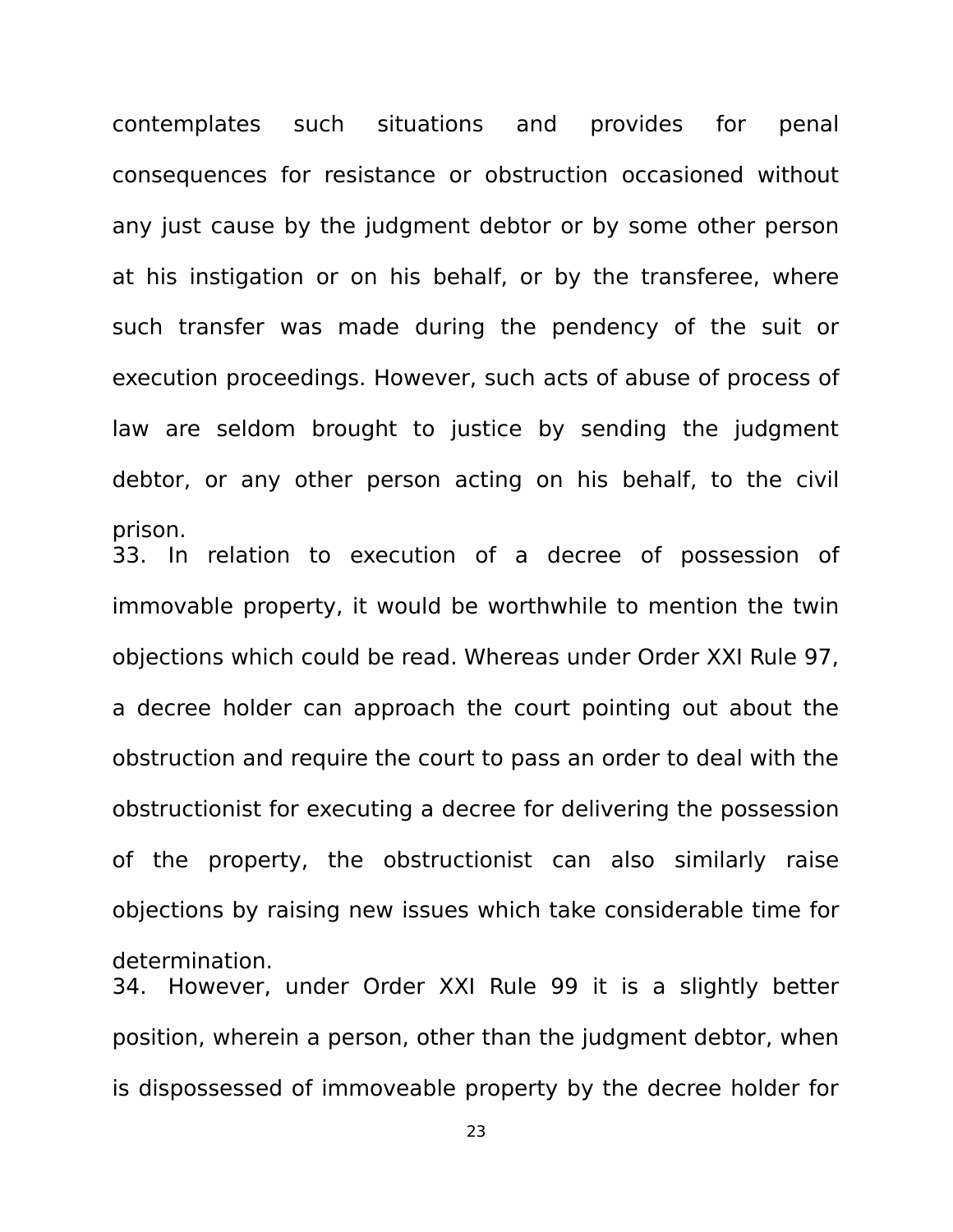possession of such property, files an application with objections. Such objections also lead to re-trial, but as the objector is already dispossessed, the execution of the decree is more probable and expeditious. In Order XXI Rule 97 the obstructionist comes up with various objections that ideally should have been raised at the time of adjudication of suit. Such obstructions for execution could be avoided if a Court Commissioner is appointed at the proper time.

35. Having considered the abovementioned legal complexities, the large pendency of execution proceedings and the large number of instances of abuse of process of execution, we are of the opinion that to avoid controversies and multiple issues of a very vexed question emanating from the rights claimed by third parties, the Court must play an active role in deciding all such related issues to the subject matter during adjudication of the suit itself and ensure that a clear, unambiguous, and executable decree is passed in any suit.

36. Some of the measures in that regard would include that before settlement of issues, the Court must, in cases, involving delivery of or any rights relating to the property, exercise power under Order XI Rule 14 by ordering production of documents upon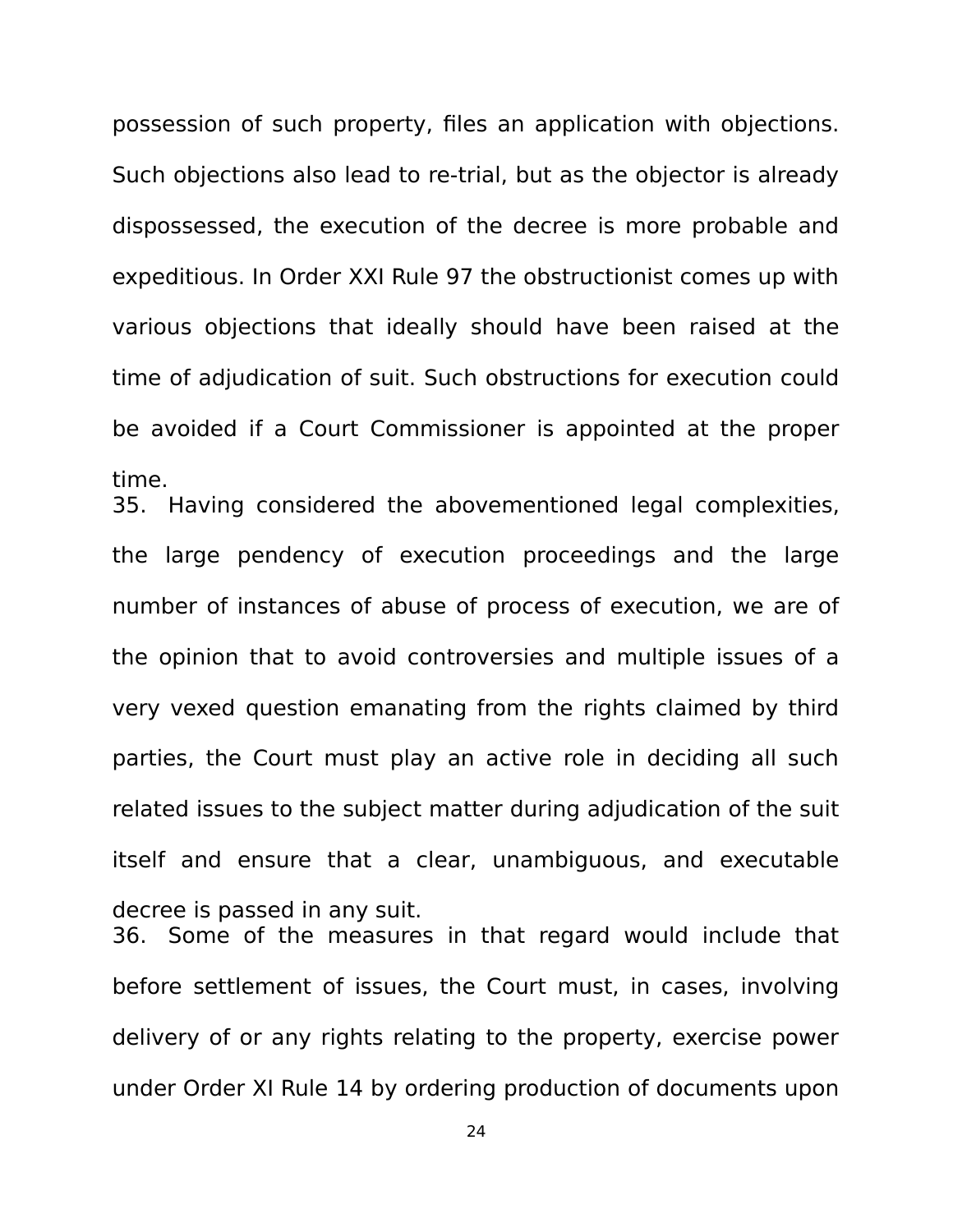oath, relating to declaration regarding existence of rights of any third party, interest in the suit property either created by them or in their knowledge. It will assist the court in deciding impleadment of third parties at an early stage of the suit so that any future controversy regarding non-joinder of necessary party may be avoided. It shall ultimately facilitate an early disposal of a suit involving any immovable property. 37. It also becomes necessary for the Trial Court to determine what is the status of the property and when the possession is not disputed, who and in what part of the suit property is in possession other than the defendant. Thus, the Court may also take recourse to the following actions:

a) Issue commission under Order XXVI Rule 9 of CPC.

 A determination through commission, upon the institution of a suit shall provide requisite assistance to the court to assess and evaluate to take necessary steps such as joining all affected parties as necessary parties to the suit. Before settlement of issues, the Court may appoint a Commissioner for the purpose of carrying out local investigation recording exact description and demarcation of the property including the nature and occupation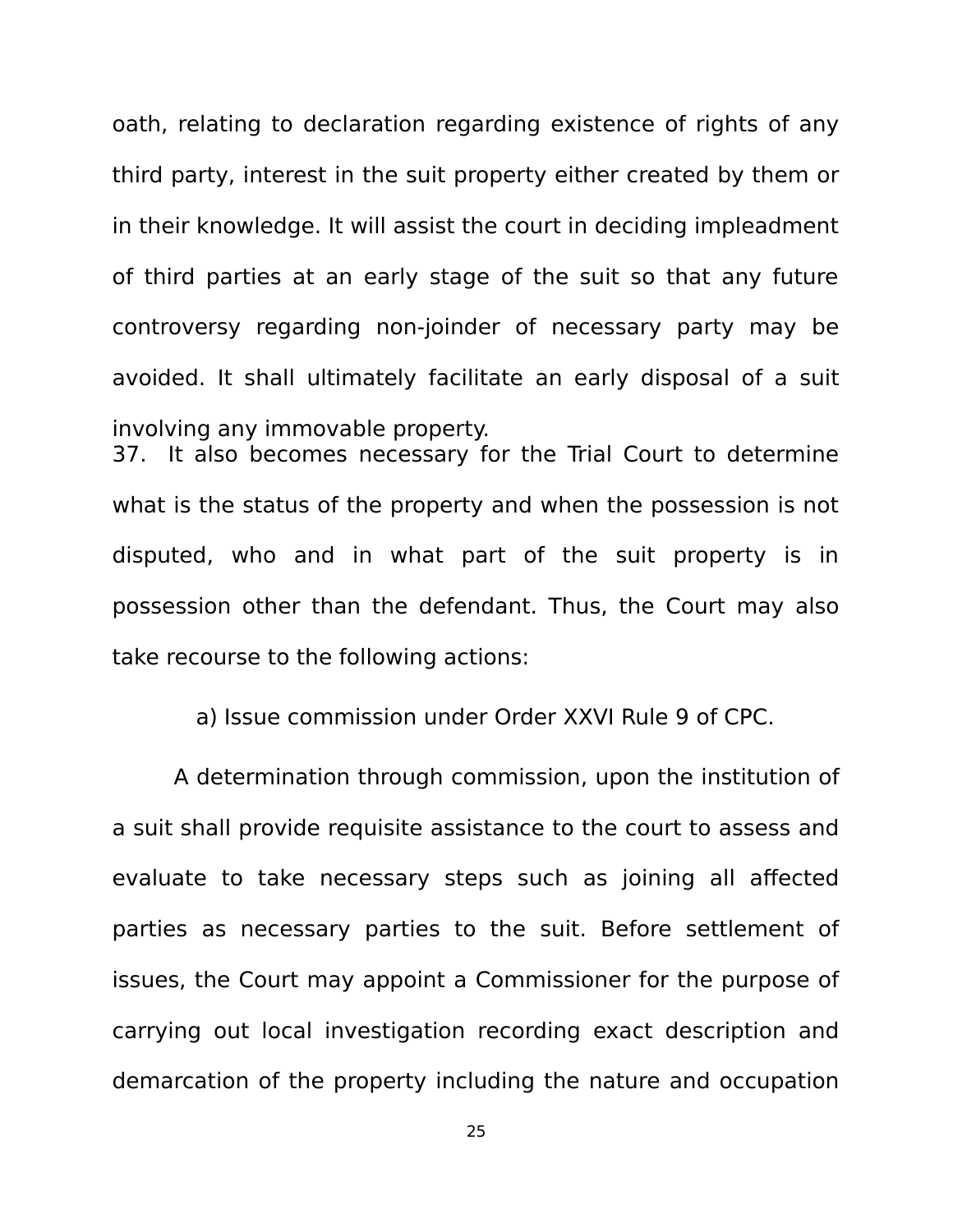of the property. In addition to this, the Court may also appoint a Receiver under Order XL Rule 1 to secure the status of the property during the pendency of the suit or while passing a decree.

b) Issue public notice specifying the suit property and inviting claims, if any, that any person who is in possession of the suit property or claims possession of the suit property or has any right, title or interest in the said property specifically stating that if the objections are not raised at this stage, no party shall be allowed to raise any objection in respect of any claim he/she may have subsequently.

c) Affix such notice on the said property.

d) Issue such notice specifying suit number etc. and the Court in which it is pending including details of the suit property and have the same published on the official website of the Court.

38. Based on the report of the Commissioner or an application made in that regard, the Court may proceed to add necessary or proper parties under Order I Rule 10. The Court may permit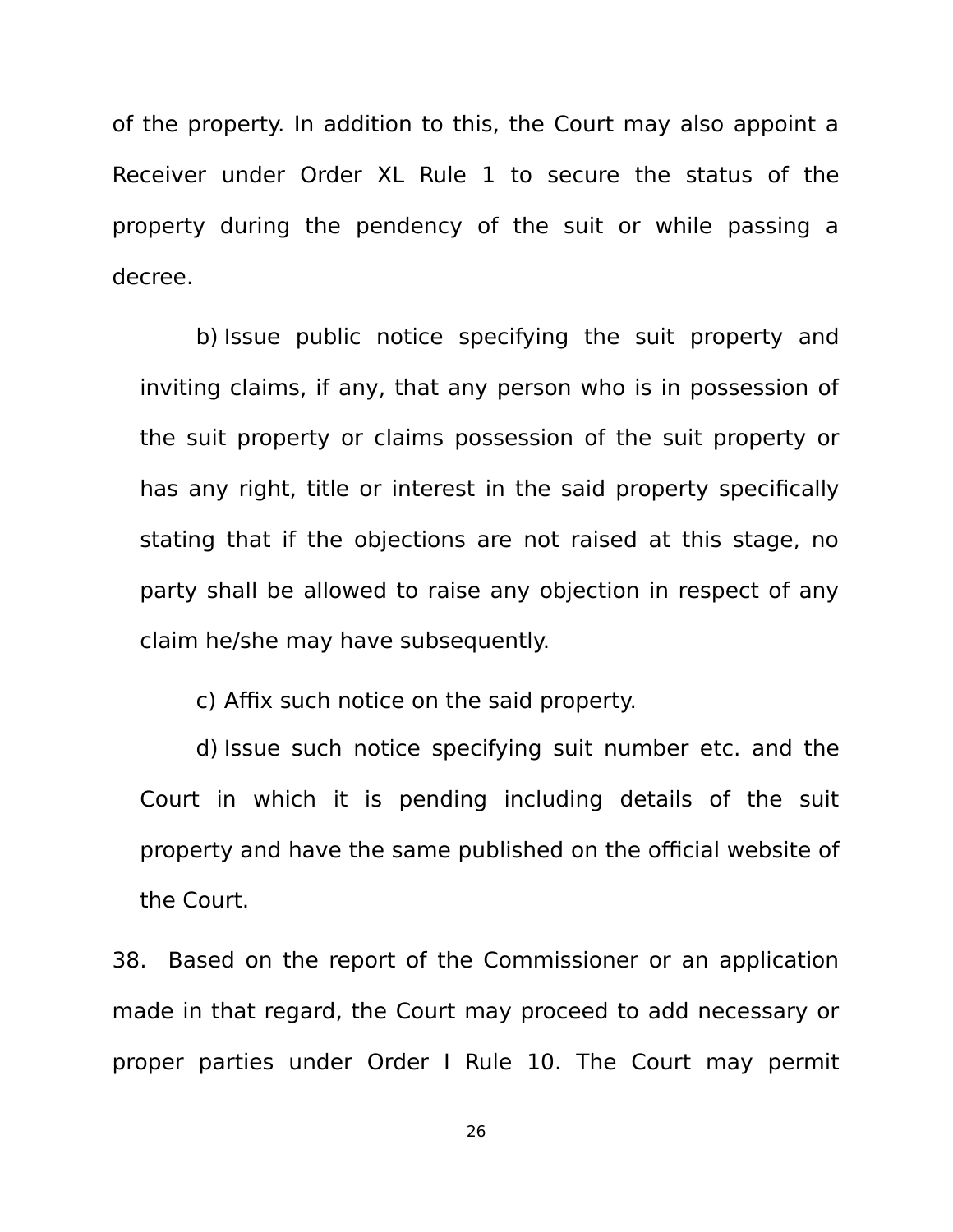objectors or claimants upon joining as a party in exercise of power under Order I Rule 10, make a joinder order under Order II Rule 3, permitting such parties to file a written statement along with documents and lists of witnesses and proceed with the suit. 39. If the above suggested recourse is taken and subsequently if an objection is received in respect of "suit property" under Order XXI Rule 97 or Rule 99 of CPC at the stage of execution of the decree, the Executing Court shall deal with it after taking into account the fact that no such objection or claim was received during the pendency of the suit, especially in view of the public notice issued during trial. Such claims under Order XXI Rule 97 or Rule 99 must be dealt strictly and be considered/entertained rarely.

40. In **Ghan Shyam Das Gupta v. Anant Kumar Sinha[16](#page-26-0)**, this Court had observed that the provisions of the Code as regards execution are of superior judicial quality than what is generally available under the other statutes and the Judge, being entrusted exclusively with administration of justice, is expected to do better. With pragmatic approach and judicial interpretations, the Court must not allow the judgment debtor or any person instigated or

<span id="page-26-0"></span><sup>&</sup>lt;sup>16</sup> AIR 1991 SC 2251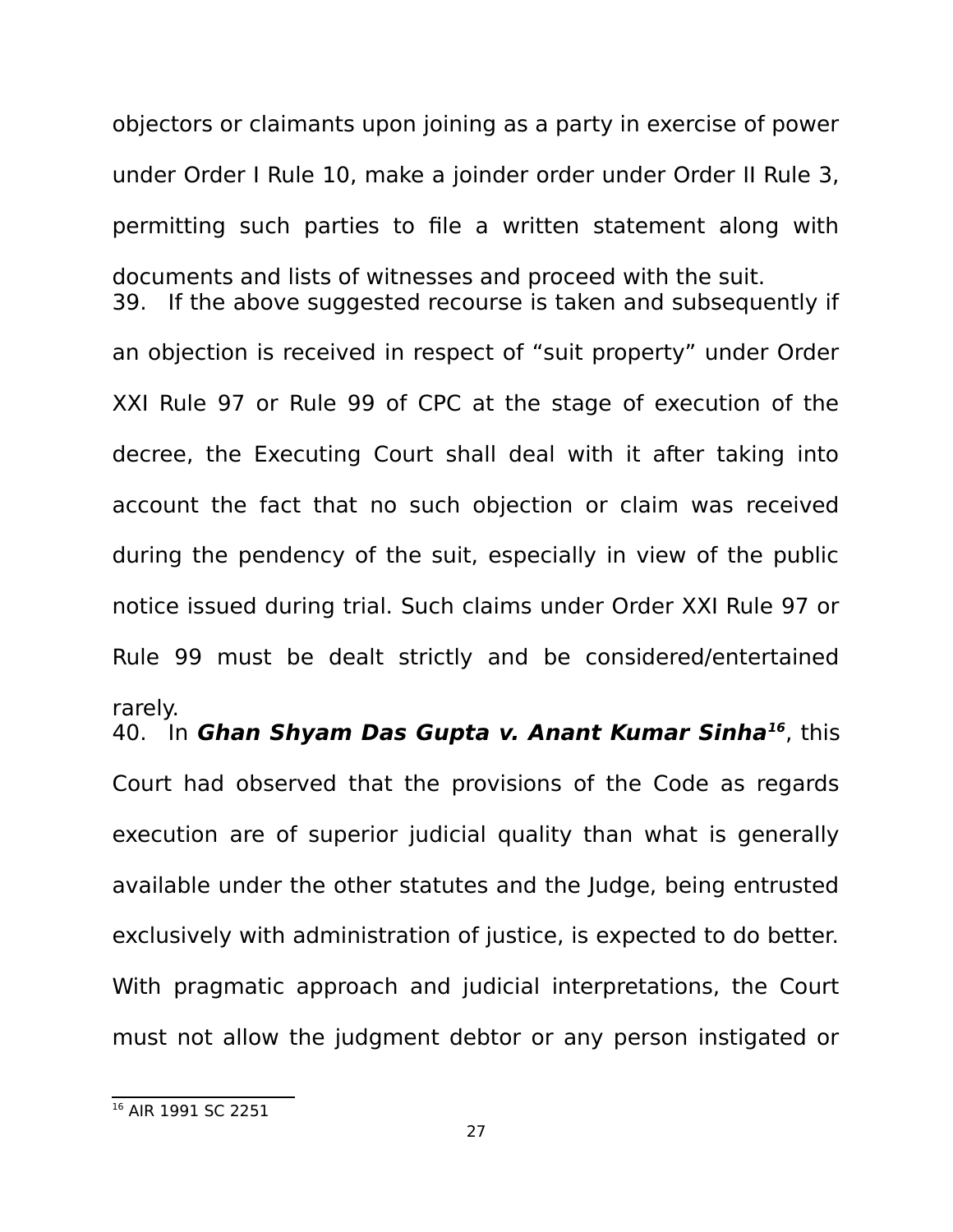raising frivolous claim to delay the execution of the decree. For example, in suits relating to money claim, the Court, may on the application of the plaintiff or on its own motion using the inherent powers under Section 151, under the circumstances, direct the defendant to provide security before further progress of the suit. The consequences of non-compliance of any of these directions may be found in Order XVII Rule 3.

41. Having regard to the above background, wherein there is urgent need to reduce delays in the execution proceedings we deem it appropriate to issue few directions to do complete justice. These directions are in exercise of our jurisdiction under Article 142 read with Article 141 and Article 144 of the Constitution of India in larger public interest to subserve the process of justice so as to bring to an end the unnecessary ordeal of litigation faced by parties awaiting fruits of decree and in larger perspective affecting the faith of the litigants in the process of law.

42. All Courts dealing with suits and execution proceedings shall mandatorily follow the below-mentioned directions: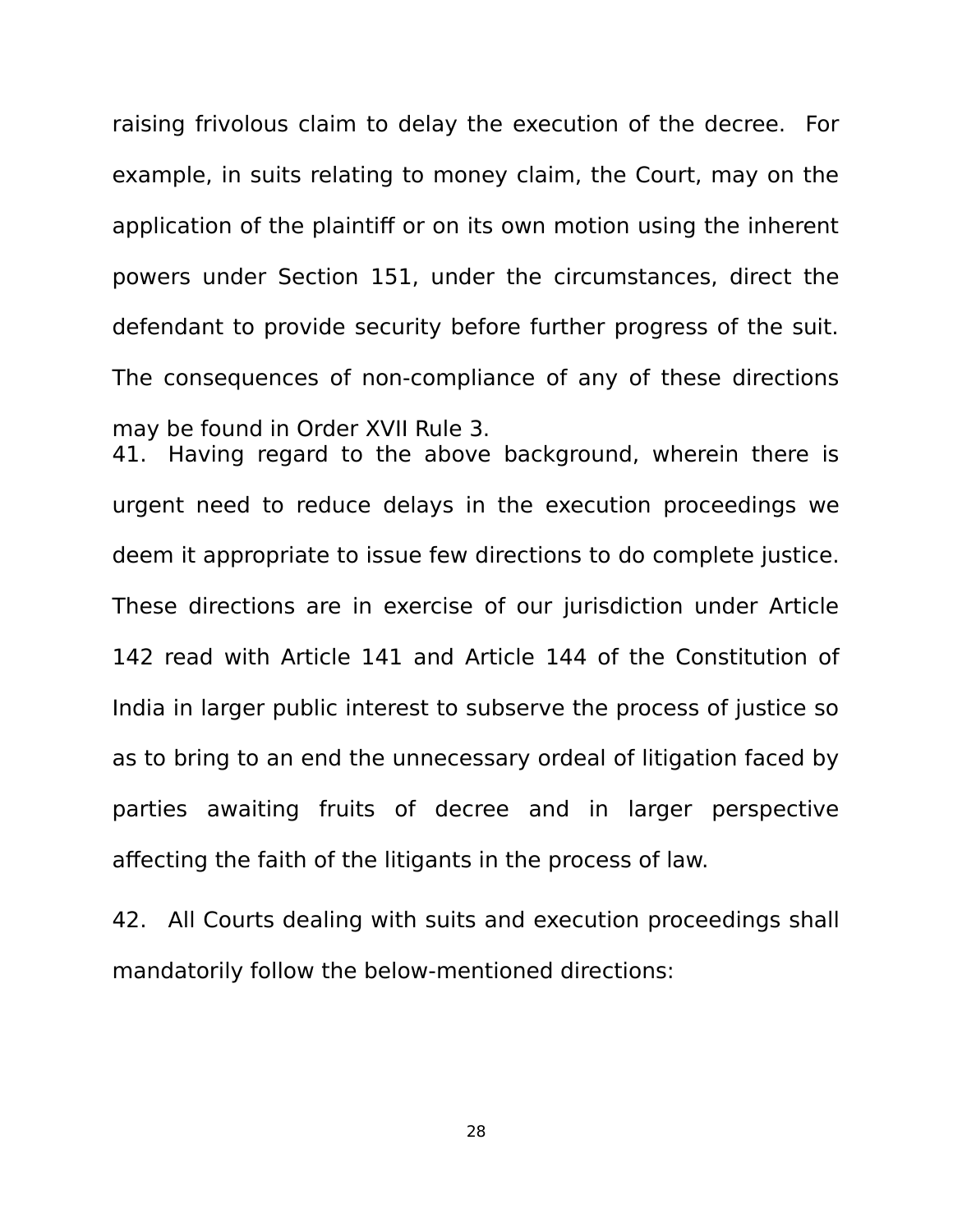1. In suits relating to delivery of possession, the court must examine the parties to the suit under Order X in relation to third

2. party interest and further exercise the power under Order XI Rule 14 asking parties to disclose and produce documents, upon oath, which are in possession of the parties including declaration pertaining to third party interest in such properties.

3. In appropriate cases, where the possession is not in dispute and not a question of fact for adjudication before the Court, the Court may appoint Commissioner to assess the accurate description and status of the property.

4. After examination of parties under Order X or production of documents under Order XI or receipt of commission report, the Court must add all necessary or proper parties to the suit, so as to avoid multiplicity of proceedings and also make such joinder of cause of action in the same suit.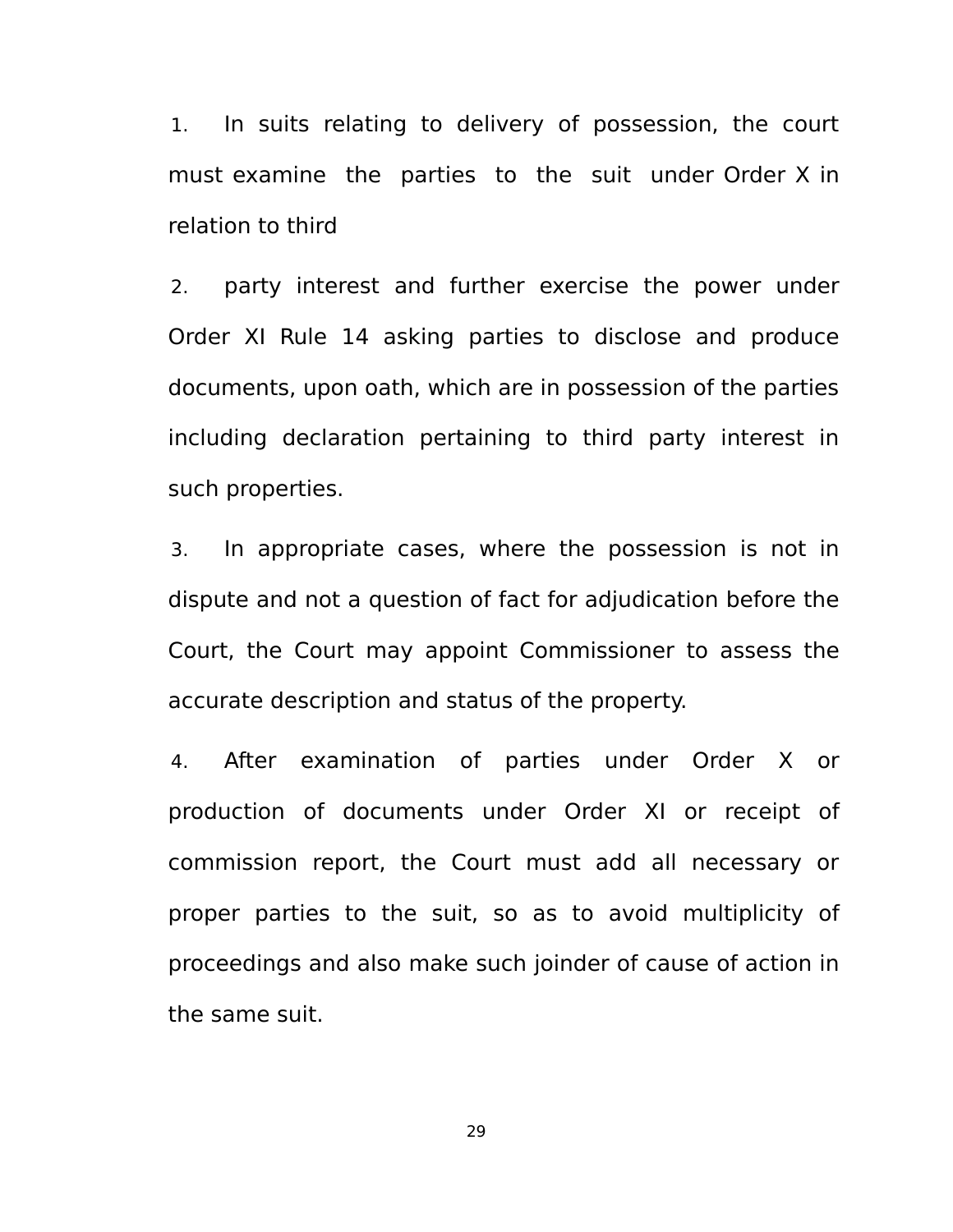5. Under Order XL Rule 1 of CPC, a Court Receiver can be appointed to monitor the status of the property in question as custodia legis for proper adjudication of the matter.

6. The Court must, before passing the decree, pertaining to

7. delivery of possession of a property ensure that the decree is unambiguous so as to not only contain clear description of the property but also having regard to the status of the property.

8. In a money suit, the Court must invariably resort to Order XXI Rule 11, ensuring immediate execution of decree for payment of money on oral application.

9. In a suit for payment of money, before settlement of issues, the defendant may be required to disclose his assets on oath, to the extent that he is being made liable in a suit. The Court may further, at any stage, in appropriate cases during the pendency of suit, using powers under Section 151 CPC, demand security to ensure satisfaction of any decree.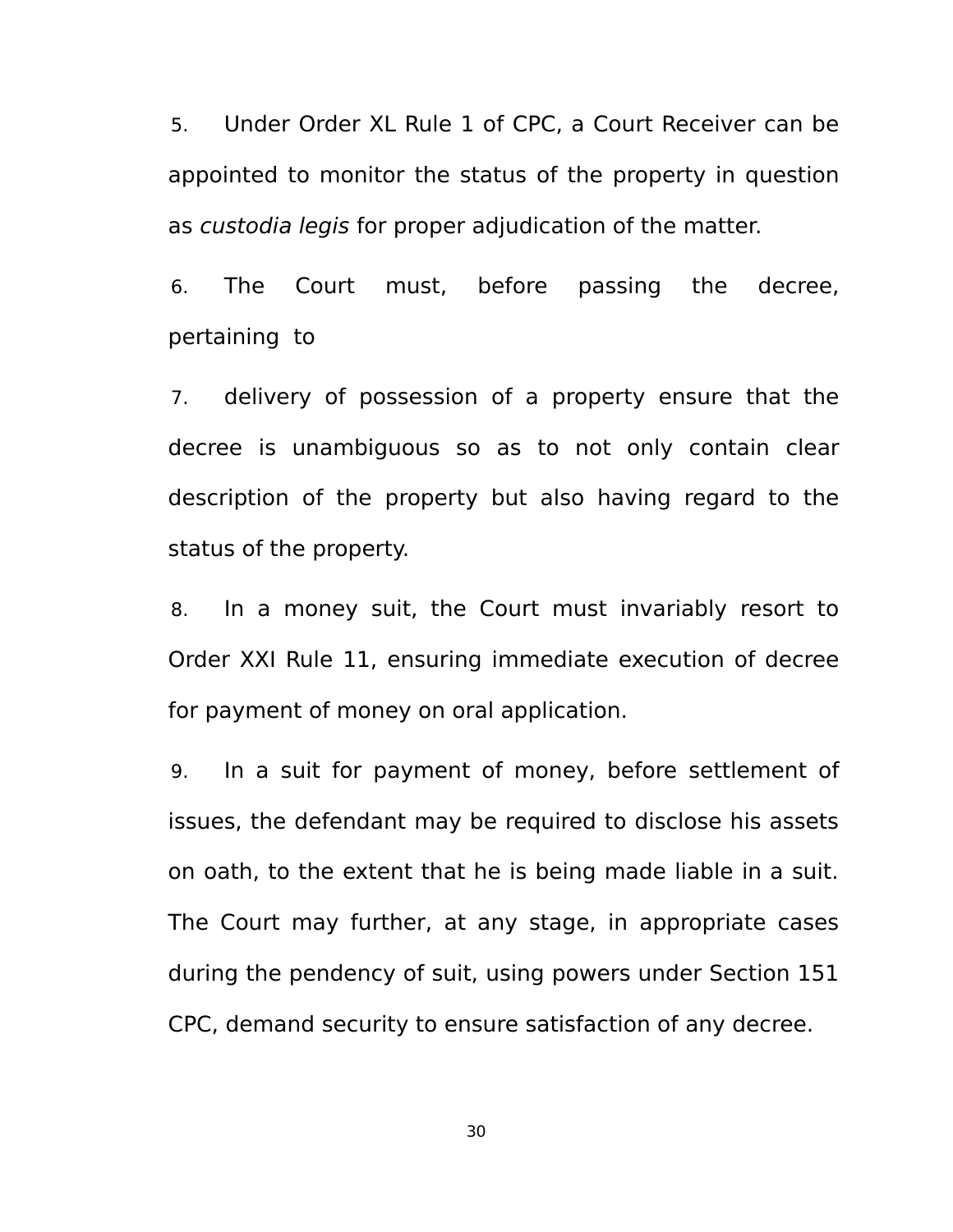10. The Court exercising jurisdiction under Section 47 or under Order XXI of CPC, must not issue notice on an application of third-party claiming rights in a mechanical manner. Further, the Court should refrain from entertaining any such application(s) that has already been considered by the Court while adjudicating the suit or which raises any such issue which otherwise could have been raised and determined during adjudication of suit if due diligence was exercised by the applicant.

11. The Court should allow taking of evidence during the execution proceedings only in exceptional and rare cases where the question of fact could not be decided by resorting to any other expeditious method like appointment of Commissioner or calling for electronic materials including photographs or video with affidavits.

12. The Court must in appropriate cases where it finds the objection or resistance or claim to be frivolous or mala fide, resort to Sub-rule (2) of Rule 98 of Order XXI as well as grant compensatory costs in accordance with Section 35A.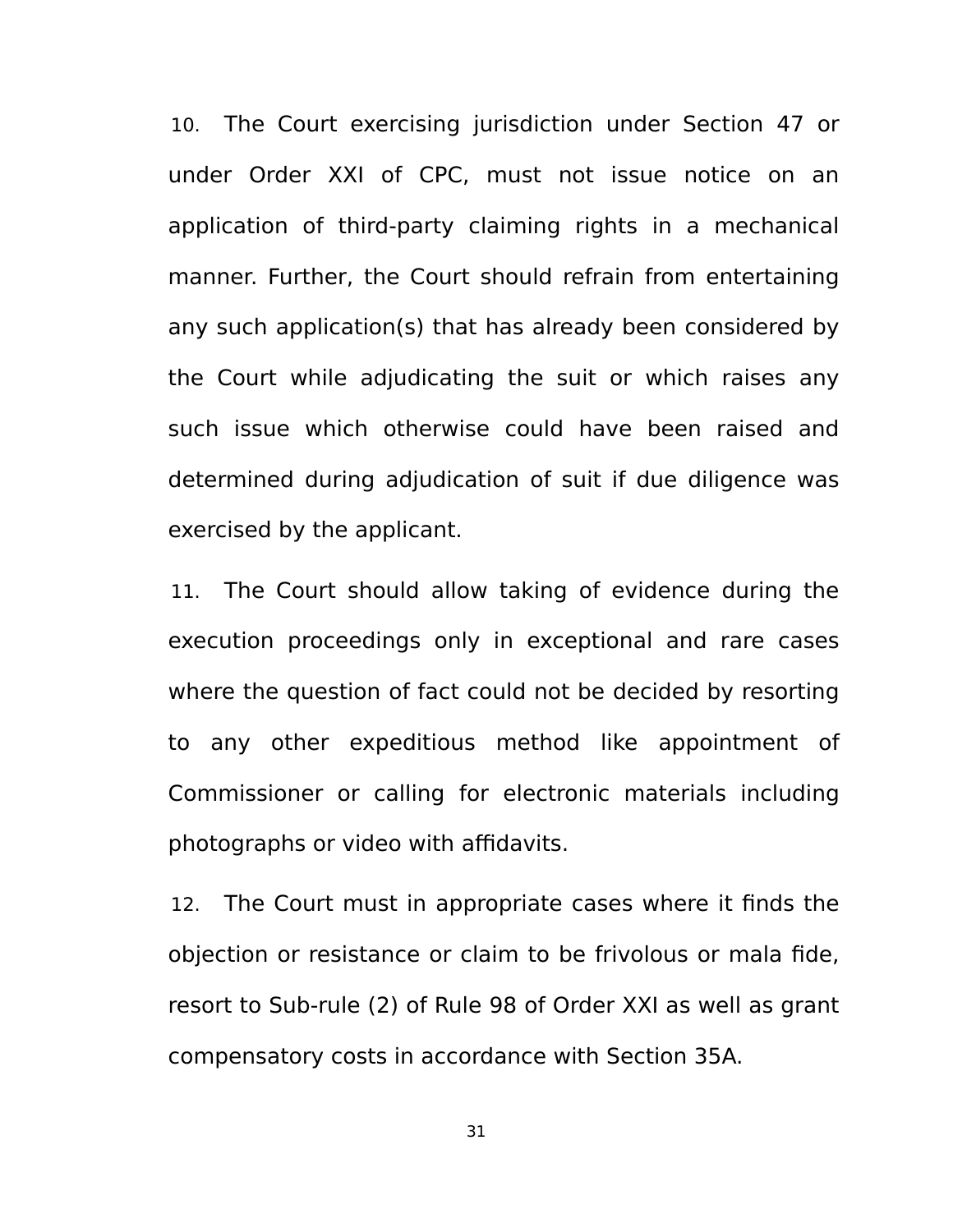13. Under section 60 of CPC the term "…in name of the judgment- debtor or by another person in trust for him or on his behalf" should be read liberally to incorporate any other person from whom he may have the ability to derive share, profit or property.

14. The Executing Court must dispose of the Execution Proceedings within six months from the date of filing, which may be extended only by recording reasons in writing for such delay.

15. The Executing Court may on satisfaction of the fact that it is not possible to execute the decree without police assistance, direct the concerned Police Station to provide police assistance to such officials who are working towards execution of the decree. Further, in case an offence against the public servant while discharging his duties is brought to the knowledge of the Court, the same must be dealt stringently in accordance with law.

16. The Judicial Academies must prepare manuals and ensure continuous training through appropriate mediums to